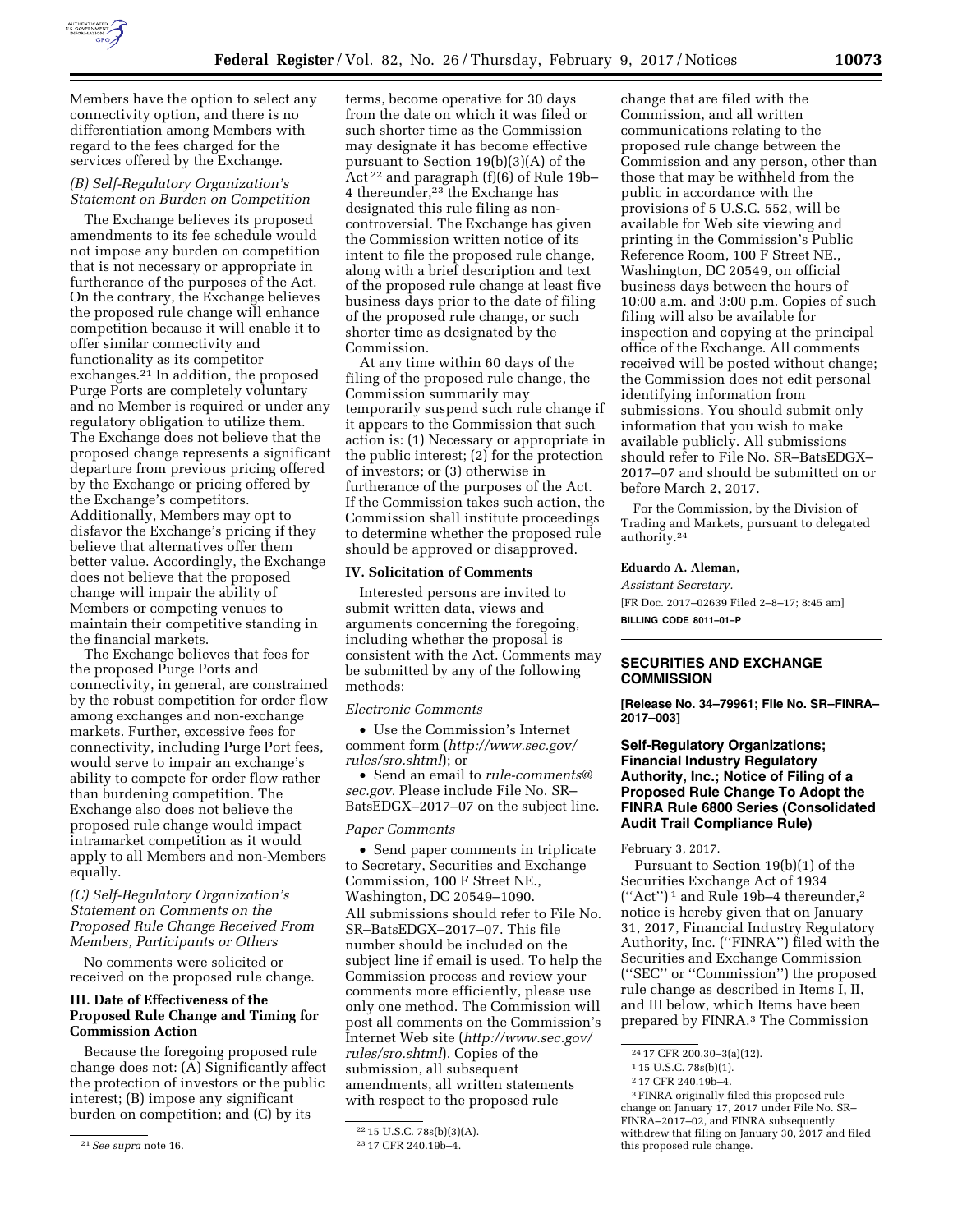is publishing this notice to solicit comments on the proposed rule change from interested persons.

# **I. Self-Regulatory Organization's Statement of the Terms of Substance of the Proposed Rule Change**

FINRA is proposing to adopt the FINRA Rule 6800 Series to implement the compliance rule regarding the National Market System Plan Governing the Consolidated Audit Trail (the ''CAT NMS Plan" or "Plan").<sup>4</sup>

The text of the proposed rule change is available on FINRA's Web site at *[http://www.finra.org,](http://www.finra.org)* at the principal office of FINRA and at the Commission's Public Reference Room.

## **II. Self-Regulatory Organization's Statement of the Purpose of, and Statutory Basis for, the Proposed Rule Change**

In its filing with the Commission, FINRA included statements concerning the purpose of and basis for the proposed rule change and discussed any comments it received on the proposed rule change. The text of these statements may be examined at the places specified in Item IV below. FINRA has prepared summaries, set forth in sections A, B, and C below, of the most significant aspects of such statements.

## *A. Self-Regulatory Organization's Statement of the Purpose of, and Statutory Basis for, the Proposed Rule Change*

### 1. Purpose

Bats BYX Exchange, Inc.; Bats BZX Exchange, Inc.; Bats EDGA Exchange, Inc.; Bats EDGX Exchange, Inc.; BOX Options Exchange LLC; C2 Options Exchange, Incorporated; Chicago Board Options Exchange, Incorporated; Chicago Stock Exchange, Inc.; FINRA; International Securities Exchange, LLC; Investors' Exchange LLC; ISE Gemini, LLC; ISE Mercury, LLC; Miami International Securities Exchange LLC; MIAX PEARL, LLC; NASDAQ BX, Inc.; NASDAQ PHLX LLC; The NASDAQ Stock Market LLC; National Stock Exchange, Inc.; New York Stock Exchange LLC; NYSE MKT LLC; and NYSE Arca, Inc. (collectively, the ''Participants'') filed with the Commission, pursuant to Section 11A of the Exchange Act<sup>5</sup> and Rule 608 of Regulation NMS thereunder,6 the CAT NMS Plan.7 The Participants filed the

Plan to comply with Rule 613 of Regulation NMS under the Exchange Act.8 The Plan was published for comment in the **Federal Register** on May 17, 2016,<sup>9</sup> and approved by the Commission, as modified, on November 15, 2016.10

The Plan is designed to create, implement and maintain a consolidated audit trail (''CAT'') that would capture customer and order event information for orders in NMS Securities and OTC Equity Securities, across all markets, from the time of order inception through routing, cancellation, modification, or execution in a single consolidated data source. Each Participant is required to enforce compliance by its Industry Members, as applicable, with the provisions of the Plan, by adopting a Compliance Rule applicable to their Industry Members.11 As is described more fully below, the proposed Rule 6800 Series sets forth the Compliance Rule to require Industry Members to comply with the provisions of the CAT NMS Plan. The proposed Rule 6800 Series includes twelve proposed rules covering the following areas: (1) Definitions; (2) clock synchronization; (3) Industry Member Data reporting; (4) Customer information reporting; (5) Industry Member information reporting; (6) time stamps; (7) clock synchronization rule violations; (8) connectivity and data transmission; (9) development and testing; (10) recordkeeping; (11) timely, accurate and complete data; and (12) compliance dates. Each of these proposed rules is discussed in detail below.

### (i) Definitions

Proposed Rule 6810 (Definitions) sets forth the definitions for the terms used in the proposed Rule 6800 Series. Each of the defined terms in proposed Rule 6810 is discussed in detail in this section.

(A) Account Effective Date

(I) Customer Information Approach

SEC Rule 613 requires that numerous data elements be reported to the CAT to ensure there is sufficient information to create the lifecycle of an order, and provide regulators with sufficient detail

9Securities Exchange Act Release No. 77724 (April 27, 2016), 81 FR 30614 (May 17, 2016).

10Securities Exchange Act Release No. 79318 (November 15, 2016), 81 FR 84696 (November 23, 2016) (''Approval Order'').

about an order to perform their regulatory duties.12 Certain required elements are intended to ensure that the regulators can identify the Customers associated with orders. For example, SEC Rule 613(c)(7)(i)(A) requires an Industry Member to report the ''Customer-ID'' for each Customer for the original receipt or origination of an order.13 ''Customer-ID'' is defined in SEC Rule 613(j)(5) to mean ''with respect to a customer, a code that uniquely and consistently identifies such customer for purposes of providing data to the Central Repository.'' 14 SEC Rule 613(c)(8) requires Industry Members to use the same Customer-ID for each Customer.15 The SEC granted the Participants exemptive relief to permit the use of an alternative approach to the requirement that an Industry Member report a Customer-ID for every Customer upon original receipt or origination.16 The alternative approach is called the Customer Information Approach.

Under the Customer Information Approach, the CAT NMS Plan requires each Industry Member to assign a unique Firm Designated ID to each Customer. As the Firm Designated ID, Industry Members are permitted to use an account number or any other identifier defined by the firm, provided each identifier is unique across the firm for each business date (*i.e.,* a single firm may not have multiple separate customers with the same identifier on any given date). Prior to their commencement of reporting to the CAT, Industry Members must submit an initial set of Customer information to the Central Repository, including the Firm Designated ID, Customer Identifying Information and Customer Account Information (which may include, as applicable, the Customer's name, address, date of birth, individual tax payer identifier number (''ITIN'')/ social security number ("SSN"), individual's role in the account (*e.g.,*  primary holder, joint holder, guardian, trustee, person with power of attorney) and Legal Entity Identifier (''LEI'') and/ or Larger Trader ID (''LTID'')). This process is referred to as the customer definition process.

16*See* Securities Exchange Act Release No. 77265 (March 1, 2016), 81 FR 11856 (March 7, 2016) (''Exemption Order''). *See also* Letter from Participants to Brent J. Fields, Secretary, Commission, dated January 30, 2015 at 12 (''Exemptive Request Letter''); CAT NMS Plan at Appendix C, Section A.1(a)(iii).

<sup>4</sup>Unless otherwise specified, capitalized terms used in this rule filing are defined as set forth herein or in the CAT NMS Plan.<br>5 15 U.S.C. 78k–1.

<sup>6</sup> 17 CFR 242.608.

<sup>7</sup>*See* Letter from the Participants to Brent J. Fields, Secretary, Commission, dated September 30,

<sup>2014;</sup> and Letter from Participants to Brent J. Fields, Secretary, Commission, dated February 27, 2015. On December 24, 2015, the Participants submitted an amendment to the CAT NMS Plan. *See* Letter from Participants to Brent J. Fields, Secretary, Commission, dated December 23, 2015.

<sup>8</sup> 17 CFR 242.613.

<sup>11</sup>*See* 17 CFR 242.613(g)(1).

<sup>12</sup> 17 CFR 242.613.

<sup>13</sup> 17 CFR 242.613(c)(7)(i)(A).

<sup>14</sup> 17 CFR 242.613(j)(5).

<sup>15</sup> 17 CFR 242.613(c)(8).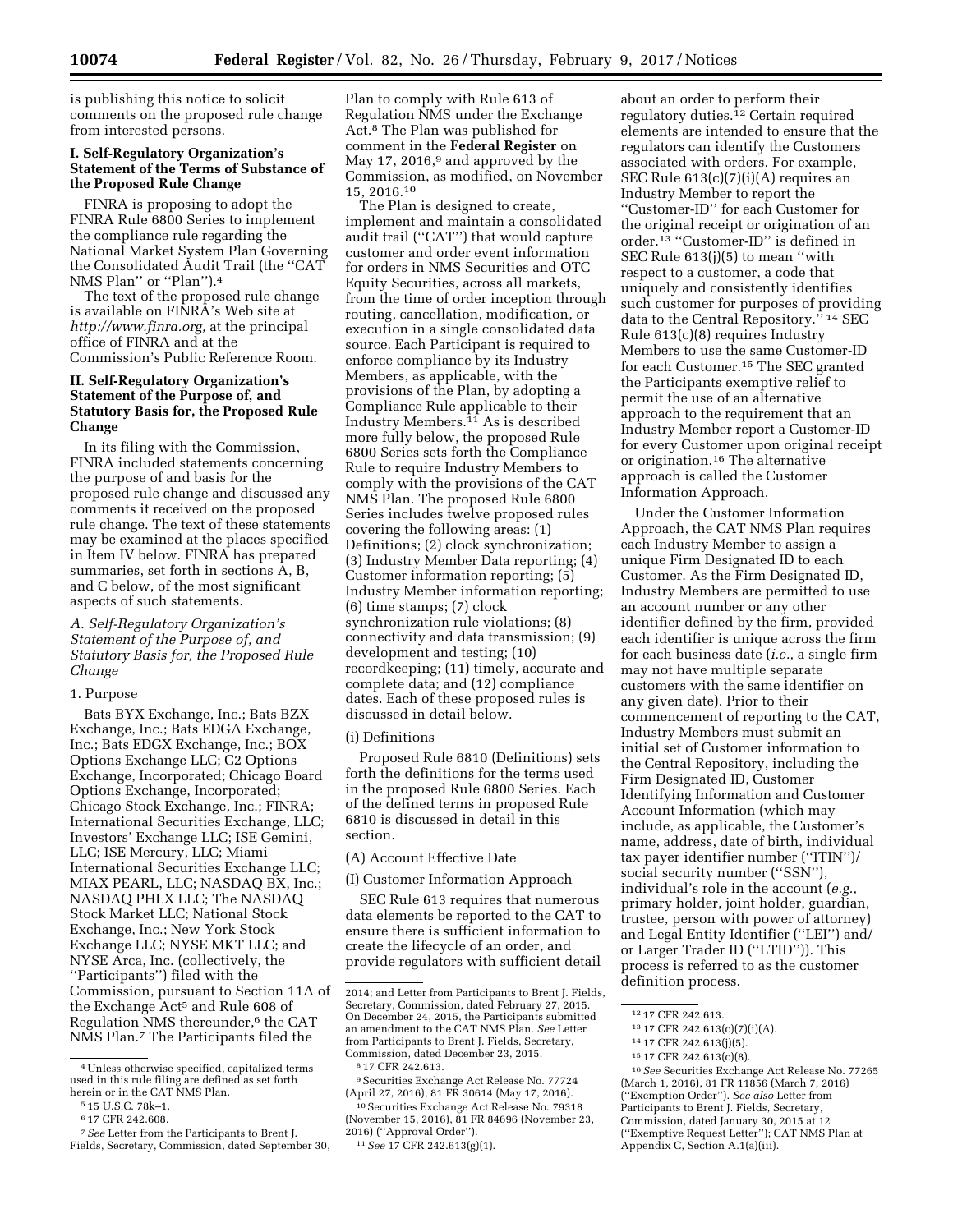In accordance with the Customer Information Approach, Industry Members are required to report only the Firm Designated ID for each new order submitted to the Central Repository, rather than the ''Customer-ID'' with individual order events. Within the Central Repository, each Customer will be uniquely identified by identifiers or a combination of identifiers such as ITIN/SSN, date of birth, and as applicable, LEI and LTID. The Plan Processor will be required to use these unique identifiers to map orders to specific Customers across all Industry Members and Participants. To ensure information identifying a Customer is up to date, Industry Members will be required to submit to the Central Repository daily and periodic updates for reactivated accounts, newly established accounts, and revised Firm Designated IDs or associated reportable Customer information.

(II) Definition of Account Effective Date

In connection with the Customer Information Approach, Industry Members will be required to report Customer Account Information to the Central Repository. ''Customer Account Information'' is defined in SEC Rule 613(j)(4) to ''include, but not be limited to, account number, account type, customer type, date account opened, and large trader identifier (if applicable).'' 17 Therefore, when reporting Customer Account Information, an Industry Member is required to report the date an account was opened. The Participants requested and received an exemption to allow an ''Account Effective Date'' to be reported in lieu of an account open date in certain limited circumstances. The definition of ''Account Effective Date'' as set forth in paragraph (a) of proposed Rule 6810 describes those limited circumstances in which an Industry Member may report an ''Account Effective Date'' rather than the account open date. The proposed definition is the same as the definition of ''Account Effective Date'' set forth in Section 1.1 of the CAT NMS Plan, provided, however, that specific dates have replaced the descriptions of those dates set forth in Section 1.1 of the Plan.

Specifically, paragraph (a)(1) defines ''Account Effective Date'' to mean, with regard to those circumstances in which an Industry Member has established a trading relationship with an institution but has not established an account with that institution: (1) When the trading relationship was established prior to November 15, 2018 for Industry

Members other than Small Industry Members, or prior to November 15, 2019 for Small Industry Members, either (a) the date the relationship identifier was established within the Industry Member; (b) the date when trading began (*i.e.,* the date the first order was received) using the relevant relationship identifier; or (c) if both dates are available, the earlier date will be used to the extent that the dates differ; or (2) when the trading relationship was established on or after November 15, 2018 for Industry Members other than Small Industry Members, or on or after November 15, 2019 for Small Industry Members, the date the Industry Member established the relationship identifier, which would be no later than the date the first order was received.

Paragraph (a)(2) of proposed Rule 6810 states that an ''Account Effective Date'' means, where an Industry Member changes back office providers or clearing firms prior to November 15, 2018 for Industry Members other than Small Industry Members, or prior to November 15, 2019 for Small Industry Members, the date an account was established at the relevant Industry Member, either directly or via transfer.

Paragraph (a)(3) states that an ''Account Effective Date'' means, where an Industry Member acquires another Industry Member prior to November 15, 2018 for Industry Members other than Small Industry Members, or prior to November 15, 2019 for Small Industry Members, the date an account was established at the relevant Industry Member, either directly or via transfer.

Paragraph (a)(4) states that ''Account Effective Date'' means, where there are multiple dates associated with an account established prior to November 15, 2018 for Industry Members other than Small Industry Members, or prior to November 15, 2019 for Small Industry Members, the earliest available date.

Paragraph (a)(5) states that an ''Account Effective Date'' means, with regard to Industry Member proprietary accounts established prior to November 15, 2018 for Industry Members other than Small Industry Members, or prior to November 15, 2019 for Small Industry Members: (1) The date established for the account in the Industry Member or in a system of the Industry Member or (2) the date when proprietary trading began in the account (*i.e.,* the date on which the first orders were submitted from the account). With regard to paragraphs (a)(2)–(5), the Account Effective Date will be no later than the date trading occurs at the Industry Member or in the Industry Member's system.

#### (B) Active Account

Under the Customer Information Approach, Industry Members are required to report Customer Identifying Information and Customer Account Information for only those accounts that are active. This will alleviate the need for Industry Members to update such information for non-active accounts, but still ensure that the Central Repository will collect audit trail data for Customer accounts that have any Reportable Events. Accordingly, paragraph (b) of proposed Rule 6810 defines an ''Active Account'' as an account that has had activity in Eligible Securities within the last six months. This is the same definition as set forth in Section 1.1 of the CAT NMS Plan.

### (C) Allocation Report

## (I) Allocation Report Approach

SEC Rule 613(c)(7)(vi)(A) requires each Industry Member to record and report to the Central Repository ''the account number for any subaccounts to which the execution is allocated (in whole or in part).'' 18 The Participants requested and received from the SEC exemptive relief from SEC Rule 613 for an alternative to this approach (''Allocation Report Approach''). The Allocation Report Approach permits Industry Members to record and report to the Central Repository an Allocation Report that includes, among other things, the Firm Designated ID for any account(s) to which executed shares are allocated when an execution is allocated in whole or part in lieu of requiring the reporting of the account number for any subaccount to which an execution is allocated, as is required by SEC Rule 613.19 Under SEC Rule 613, regulators would be able to link the subaccount to which an allocation was made to a specific order. In contrast, under the Allocation Report Approach, regulators would only be able to link an allocation to the account to which it was made, and not to a specific order.

## (II) Definition of Allocation Report

To assist in implementing the Allocation Report Approach, paragraph (c) of proposed Rule 6810 defines an ''Allocation Report.'' Specifically, an ''Allocation Report'' means a report made to the Central Repository by an Industry Member that identifies the Firm Designated ID for any account(s), including subaccount(s), to which executed shares are allocated and provides the security that has been

<sup>17</sup> 17 CFR 242.613(j)(4).

<sup>18</sup> 17 CFR 242.613(c)(7)(vi)(A).

<sup>19</sup>*See* Exemptive Request Letter, *supra* note 16, at 26–27; Exemption Order, *supra* note 16.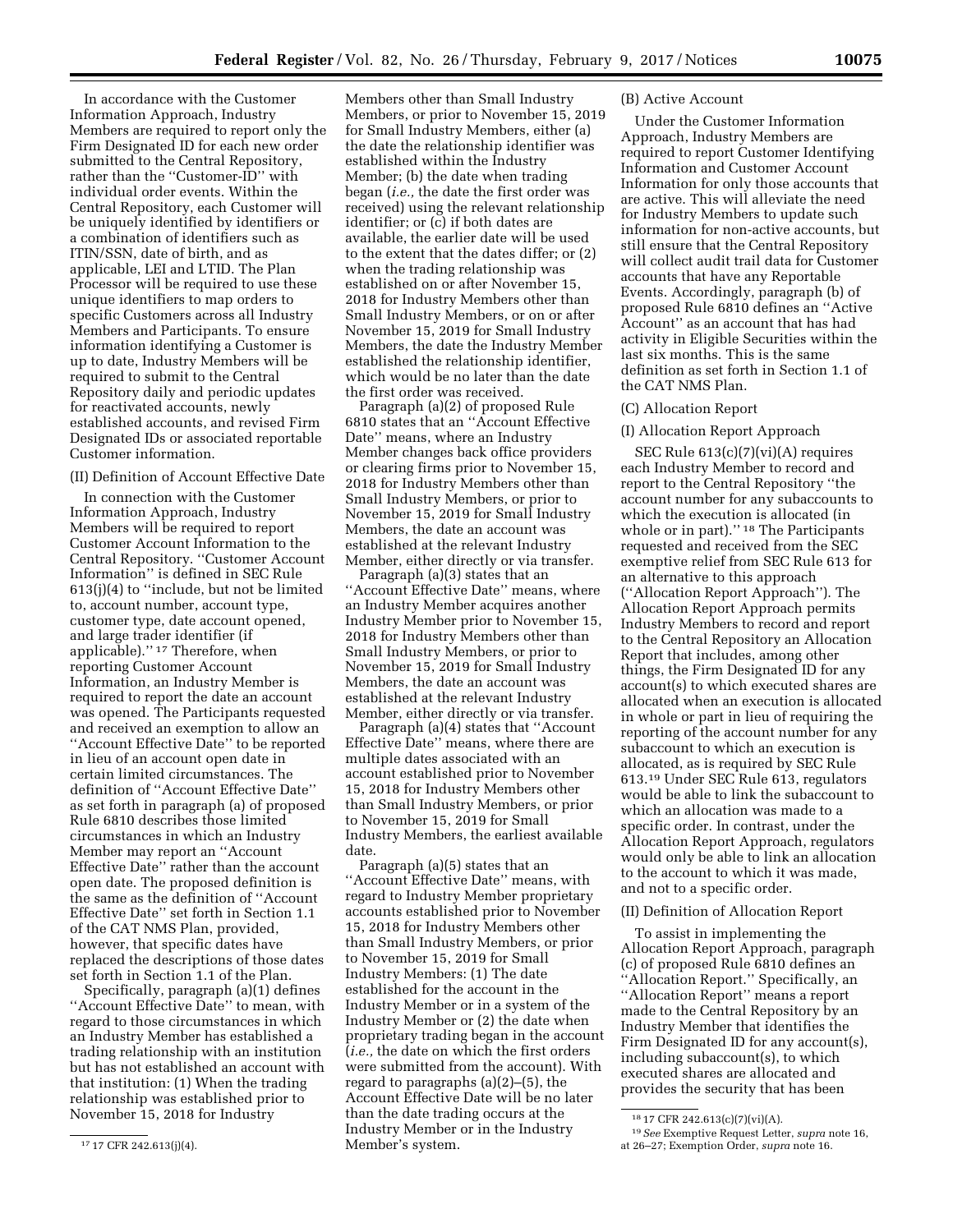allocated, the identifier of the firm reporting the allocation, the price per share of shares allocated, the side of shares allocated, the number of shares allocated to each account, and the time of the allocation; provided, for the avoidance of doubt, any such Allocation Report shall not be required to be linked to particular orders or executions. This is the same definition as set forth in Section 1.1 of the CAT NMS Plan.

### (D) Business Clock

To create the required audit trail, Industry Members are required to record the date and time of various Reportable Events to the Central Repository. Industry Members will use ''Business Clocks'' to record such dates and times. Accordingly, paragraph (d) of proposed Rule 6810 defines the term ''Business Clock'' as a clock used to record the date and time of any Reportable Event required to be reported under this Rule 6800 Series. This is the same definition as set forth in Section 1.1 of the CAT NMS Plan, except FINRA proposes to replace the phrase ''under SEC Rule 613'' at the end of the definition in Section 1.1 of the Plan with the phrase ''under this Rule Series.'' This change is intended to recognize that the Industry Members' obligations with regard to the CAT are set forth in this Rule 6800 Series.

### (E) CAT

Paragraph (e) of proposed Rule 6810 defines the term ''CAT'' to mean the consolidated audit trail contemplated by SEC Rule 613. This is the same definition as set forth in Section 1.1 of the CAT NMS Plan.

### (F) CAT NMS Plan

Paragraph (f) of proposed Rule 6810 defines the term ''CAT NMS Plan'' to mean the National Market System Plan Governing the Consolidated Audit Trail, as amended from time to time.

### (G) CAT-Order-ID

### (I) Daisy Chain Approach

Under the CAT NMS Plan, a daisy chain approach is used to link and reconstruct the complete lifecycle of each Reportable Event in CAT. According to this approach, Industry Members assign their own identifiers to each order event. Within the Central Repository, the Plan Processor later replaces the identifier provided by the Industry Member for each Reportable Event with a single identifier, called the CAT Order-ID, for all order events pertaining to the same order. This CAT Order-ID is used to link the Reportable Events related to the same order.

## (II) Definition of CAT-Order-ID

To implement a daisy chain approach, paragraph (g) of proposed Rule 6810 defines the term ''CAT-Order-ID.'' The term ''CAT-Order-ID'' is defined to mean a unique order identifier or series of unique order identifiers that allows the Central Repository to efficiently and accurately link all Reportable Events for an order, and all orders that result from the aggregation or disaggregation of such order. This is the same definition as set forth in SEC Rule 613(j)(1), and Section 1.1 of the CAT NMS Plan defines ''CAT-Order-ID'' by reference to SEC Rule  $613(j)(1).20$ 

## (H) CAT Reporting Agent

The CAT NMS Plan permits an Industry Member to use a third party, such as a vendor, to report the required data to the Central Repository on behalf of the Industry Member.21 Such a third party, referred to in this proposed Rule 6800 Series as a ''CAT Reporting Agent,'' would be one type of a Data Submitter, that is, a party that submits data to the Central Repository. Paragraph (h) of proposed Rule 6810 defines the term ''CAT Reporting Agent'' to mean a Data Submitter that is a third party that enters into an agreement with an Industry Member pursuant to which the CAT Reporting Agent agrees to fulfill such Industry Member's obligations under this Rule 6800 Series.

This definition is based on FINRA's definition of a ''Reporting Agent'' as set forth in FINRA's Order Audit Trail System (''OATS'') rules. Specifically, Rule 7410(n) defines a ''Reporting Agent'' as a third party that enters into any agreement with a member pursuant to which the Reporting Agent agrees to fulfill such member's reporting obligations under Rule 7450. The Reporting Agent for OATS fulfills a similar role to the CAT Reporting Agent.

### (I) Central Repository

Paragraph (i) of proposed Rule 6810 defines the term ''Central Repository'' to mean the repository responsible for the receipt, consolidation, and retention of all information reported to the CAT pursuant to SEC Rule 613 and the CAT NMS Plan. This is the same definition as set forth in Section 1.1 of the CAT NMS Plan, except FINRA uses the phrase ''CAT NMS Plan'' in place of the phrase ''this Agreement.''

## (J) Compliance Threshold

Paragraph (j) of proposed Rule 6810 defines the term ''Compliance Threshold'' as having the meaning set forth in proposed Rule 6893(d). This definition has the same substantive meaning as the definition set forth in Section 1.1 of the CAT NMS Plan. As discussed in detail below with regard to proposed Rule 6893(d), each Industry Member is required to meet a separate compliance threshold which will be an Industry Member-specific rate that may be used as the basis for further review or investigation into the Industry Member's performance with regard to the CAT. This Industry Member-specific rate is the ''Compliance Threshold.''

### (K) Customer

Industry Members are required to submit to the Central Repository certain information related to their Customers, including Customer Identifying Information and Customer Account Information, as well as data related to their Customer's Reportable Events. Accordingly, paragraph (k) of proposed Rule 6810 proposes to define the term ''Customer.'' Specifically, the term ''Customer'' would be defined to mean: (1) The account holder(s) of the account at an Industry Member originating the order; and (2) any person from whom the Industry Member is authorized to accept trading instructions for such account, if different from the account holder(s). This is the same definition as set forth in SEC Rule 613(j)(3), except FINRA proposes to replace the references to a registered broker-dealer or broker-dealer with a reference to an Industry Member for consistency of terms used in the proposed Rule 6800 Series.22 FINRA also notes that Section 1.1 of the CAT NMS Plan defines ''Customer'' by reference to SEC Rule 613(j)(3).

### (L) Customer Account Information

As discussed above, under the Customer Information Approach, Industry Members are required to report Customer Account Information to the Central Repository as part of the customer definition process. Accordingly, FINRA proposes to define the term ''Customer Account Information'' to clarify what customer information would need to be reported to the Central Repository.

Paragraph (l) of proposed Rule 6810 defines the term ''Customer Account Information'' to include, in part, account number, account type, customer type, date account opened, and large trader identifier (if applicable).

<sup>20</sup>*See* 17 CFR 242.613(j)(1).

 $^{21}\,$  Appendix C, Section A.1(a) of the CAT NMS Plan.

<sup>&</sup>lt;sup>22</sup> 17 CFR 242.613(j)(3).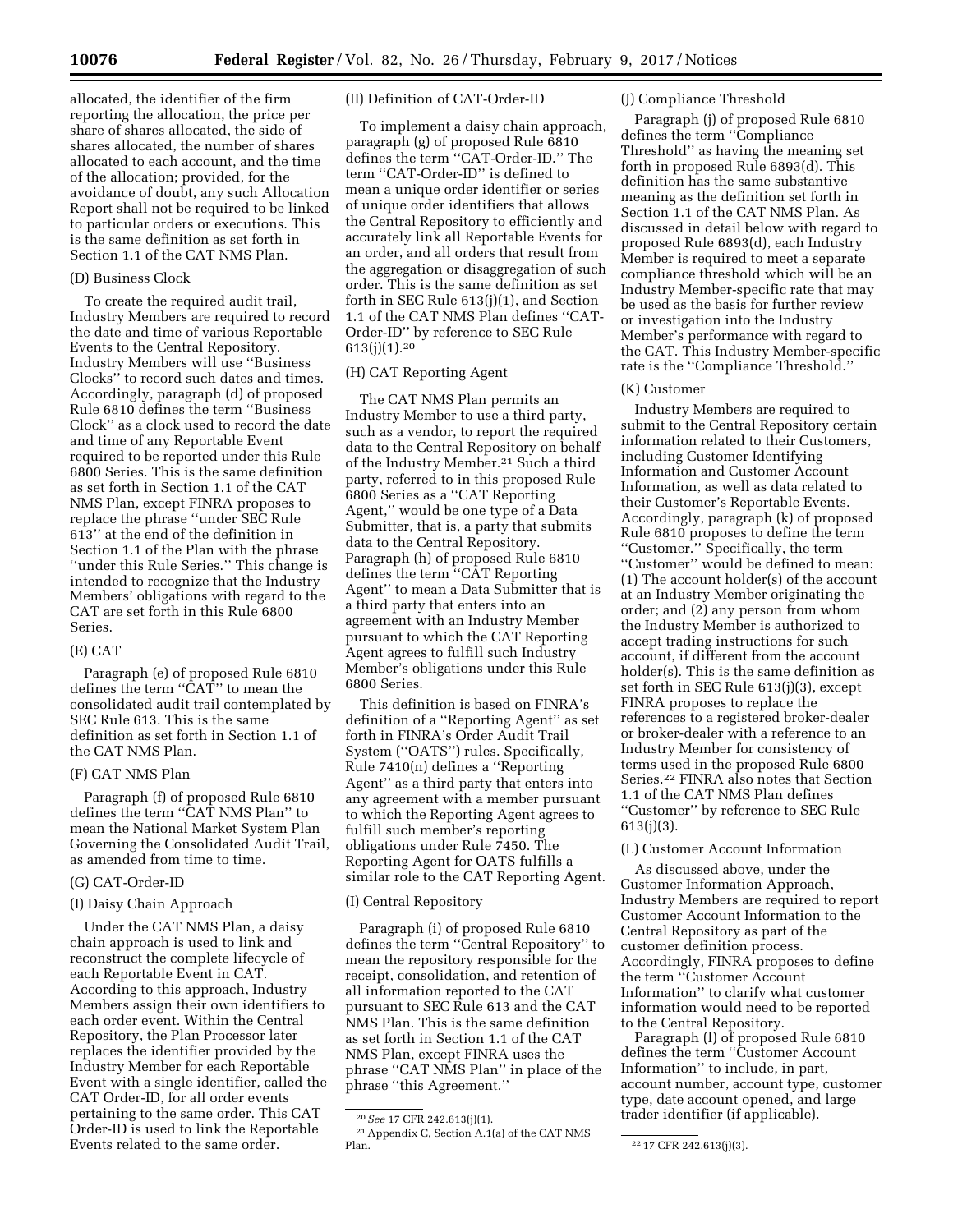Proposed Rule 6810(l), however, provides an alternative definition of ''Customer Account Information'' in two limited circumstances. First, in those circumstances in which an Industry Member has established a trading relationship with an institution but has not established an account with that institution, the Industry Member will: (1) Provide the Account Effective Date in lieu of the ''date account opened''; (2) provide the relationship identifier in lieu of the ''account number''; and (3) identify the ''account type'' as a ''relationship.'' Second, in those circumstances in which the relevant account was established prior to November 15, 2018 for Industry Members other than Small Industry Members, or prior to November 15, 2019 for Small Industry Members, and no ''date account opened'' is available for the account, the Industry Member will provide the Account Effective Date in the following circumstances: (1) Where an Industry Member changes back office providers or clearing firms and the date account opened is changed to the date the account was opened on the new back office/clearing firm system; (2) where an Industry Member acquires another Industry Member and the date account opened is changed to the date the account was opened on the postmerger back office/clearing firm system; (3) where there are multiple dates associated with an account in an Industry Member's system, and the parameters of each date are determined by the individual Industry Member; and (4) where the relevant account is an Industry Member proprietary account. The proposed definition is the same as the definition of ''Customer Account Information'' set forth in Section 1.1 of the CAT NMS Plan, provided, however, that specific dates have replaced the descriptions of those dates set forth in Section 1.1 of the Plan.

### (M) Customer Identifying Information

As discussed above, under the Customer Information Approach, Industry Members are required to report Customer Identifying Information to the Central Repository as part of the customer definition process. Accordingly, FINRA proposes to define the term ''Customer Account Information'' [sic] to clarify what Customer information would need to be reported to the Central Repository.

Paragraph (m) of proposed Rule 6810 defines the term ''Customer Identifying Information'' to mean information of sufficient detail to identify a Customer. With respect to individuals, ''Customer Identifying Information'' includes, but is not limited to: Name, address, date of

birth, ITIN/SSN, individual's role in the account (*e.g.,* primary holder, joint holder, guardian, trustee, person with the power of attorney). With respect to legal entities, ''Customer Identifying Information'' includes, but is not limited to, name, address, EIN/LEI or other comparable common entity identifier, if applicable. The definition further notes that an Industry Member that has an LEI for a Customer must submit the Customer's LEI in addition to other information of sufficient detail to identify the Customer. This is the same definition as set forth in Section 1.1 of the CAT NMS Plan.

#### (N) Data Submitter

The CAT NMS Plan uses the term ''Data Submitter'' to refer to any person that reports data to the Central Repository.23 Such Data Submitters may include those entities that are required to submit data to the Central Repository (*e.g.,* national securities exchanges, national securities associations and Industry Members), third-parties that may submit data to the CAT on behalf of CAT Reporters (*i.e.,* CAT Reporting Agents), and outside parties that are not required to submit data to the CAT but from which the CAT may receive data (*e.g.,* securities information processors (''SIPs'')). To include this term in the proposed Rule 6800 Series, FINRA proposes to define ''Data Submitter'' in paragraph (n) of proposed Rule 6810. Specifically, paragraph (n) of proposed Rule 6810 defines a ''Data Submitter'' to mean any person that reports data to the Central Repository, including national securities exchanges, national securities associations, broker-dealers, the SIPs for the CQS, CTA, UTP and Plan for Reporting of Consolidated Options Last Sale Reports and Quotation Information (''OPRA'') Plans, and certain other vendors or third parties that may submit data to the Central Repository on behalf of Industry Members.

## (O) Eligible Security

The reporting requirements of the proposed Rule 6800 Series only apply to Reportable Events in Eligible Securities. Currently, an Eligible Security includes NMS Securities and OTC Equity Securities. Accordingly, paragraph (o) of proposed Rule 6810 defines the term ''Eligible Security'' to include: (1) All NMS Securities; and (2) all OTC Equity Securities. The terms ''NMS Securities'' and ''OTC Equity Securities'' are defined, in turn, below. This is the same definition as set forth in Section 1.1 of the CAT NMS Plan.

### (P) Error Rate

### (I) Maximum Error Rate

Under the CAT NMS Plan, the Operating Committee sets the maximum Error Rate that the Central Repository would tolerate from an Industry Member reporting data to the Central Repository.24 The Operating Committee reviews and resets the maximum Error Rate, at least annually.25 If an Industry Member reports CAT data to the Central Repository with errors such that their error percentage exceeds the maximum Error Rate, then such Industry Member would not be in compliance with the CAT NMS Plan or SEC Rule 613.26 As such, FINRA or the SEC ''may take appropriate action against an Industry Member for failing to comply with its CAT reporting obligations.27 The CAT NMS Plan sets the initial Error Rate at 5%.28 It is anticipated that the maximum Error Rate will be reviewed and lowered by the Operating Committee once Industry Members begin to report to the Central Repository.29

The CAT NMS Plan requires the Plan Processor to: (1) Measure and report errors every business day; (2) provide Industry Members daily statistics and error reports as they become available, including a description of such errors; (3) provide monthly reports to Industry Members that detail an Industry Member's performance and comparison statistics; (4) define educational and support programs for Industry Members to minimize Error Rates; and (5) identify, daily, all Industry Members exceeding the maximum allowable Error Rate. To timely correct data-submitted errors to the Central Repository, the CAT NMS Plan requires that the Central Repository receive and process error corrections at all times. Further, the CAT NMS Plan requires that Industry Members be able to submit error corrections to the Central Repository through a web-interface or via bulk uploads or file submissions, and that the Plan Processor, subject to the Operating Committee's approval, support the bulk replacement of records and the reprocessing of such records. The Participants, furthermore, require that the Plan Processor identify Industry Member data submission errors based

<sup>23</sup>Appendix C, Section A.1(a) of the CAT NMS Plan.

<sup>24</sup>Section 6.5(d)(i) of the CAT NMS Plan. 25Appendix C, Section A.3(b) of the CAT NMS Plan.

<sup>26</sup>Appendix C, Section A.3(b) of the CAT NMS Plan; 17 CFR 242.613(g)–(h).

<sup>27</sup>Appendix C, Section A.3(b) of the CAT NMS Plan.

<sup>&</sup>lt;sup>28</sup> Section 6.5(d)(i) of the CAT NMS Plan.

<sup>29</sup>Appendix C, Section A.3(b) of the CAT NMS Plan.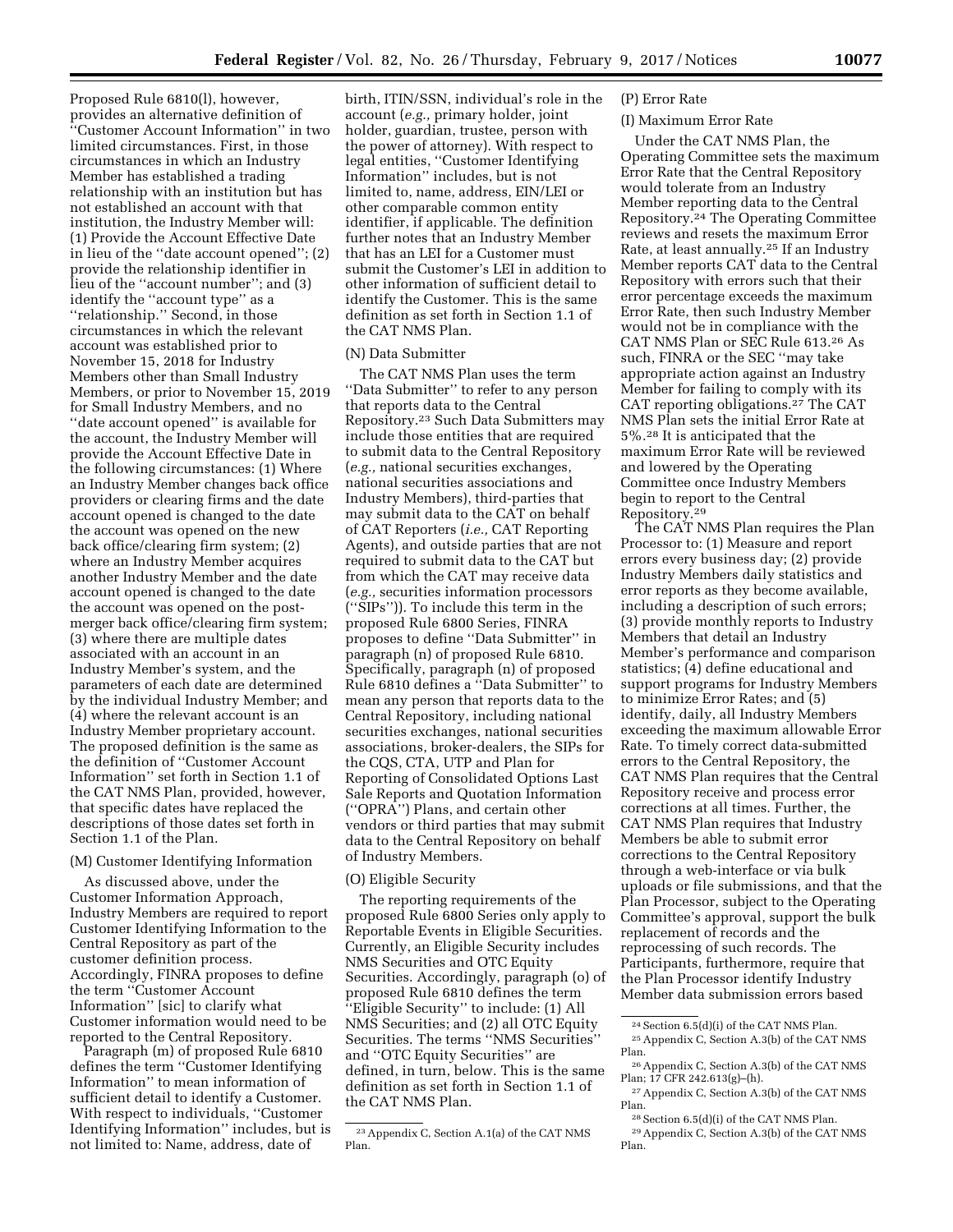on the Plan Processor's validation processes.30

### (II) Definition of Error Rate

To implement the requirements of the CAT NMS Plan related to the Error Rate, FINRA proposes to define the term ''Error Rate'' in proposed Rule 6810. Paragraph (p) of proposed Rule 6810 defines the term ''Error Rate'' to mean the percentage of Reportable Events collected by the Central Repository in which the data reported does not fully and accurately reflect the order event that occurred in the market. This is the same definition as set forth in SEC Rule 613(j)(6), and Section 1.1 of the CAT NMS Plan defines ''Error Rate'' by reference to SEC Rule  $613(j)(6).^{31}$ 

# (Q) Firm Designated ID

As discussed above, under the Customer Information Approach, the CAT NMS Plan requires each Industry Member to assign a unique Firm Designated ID to each Customer. Industry Members will be permitted to use as the Firm Designated ID an account number or any other identifier defined by the firm, provided each identifier is unique across the firm for each business date (*i.e.,* a single firm may not have multiple separate customers with the same identifier on any given date). Industry Members will be required to report only the Firm Designated ID for each new order submitted to the Central Repository, rather than the ''Customer-ID'' with individual order events. Accordingly, FINRA proposes to define the term ''Firm Designated ID'' in proposed Rule 6810. Specifically, paragraph (q) of proposed Rule 6810 defines the term ''Firm Designated ID'' to mean a unique identifier for each trading account designated by Industry Members for purposes of providing data to the Central Repository, where each such identifier is unique among all identifiers from any given Industry Member for each business date. This is the same definition as set forth in Section 1.1 of the CAT NMS Plan. Industry Members will be permitted to use an account number or any other identifier defined by the firm, provided each identifier is unique across the firm for each business date (*i.e.,* a single firm may not have multiple separate customers with the same identifier on any given date).

### (R) Industry Member

Paragraph (r) of proposed Rule 6810 defines the term ''Industry Member'' to mean ''a member of a national securities

exchange or a member of a national securities association that is required to record and report information pursuant to the CAT NMS Plan and this Rule 6800 Series.'' This is the same definition as set forth in Section 1.1 of the CAT NMS Plan; however, FINRA proposes to add the phrase ''that is required to record and report information pursuant to the CAT NMS Plan and this Rule 6800 Series'' to clarify that FINRA members that do not handle orders in Eligible Securities are not subject to any of the rules in the proposed Rule 6800 Series.

### (S) Industry Member Data

Paragraph (s) of proposed Rule 6810 states that the term ''Industry Member Data'' has the meaning set forth in Rule 6830(a)(2). This definition has the same substantive meaning as the definition set forth in Section 1.1 of the CAT NMS Plan. The definition of ''Industry Member Data'' is discussed more fully in the discussion below regarding proposed Rule 6830(a)(2).

### (T) Initial Plan Processor

Paragraph (t) of proposed Rule 6810 defines the term ''Initial Plan Processor'' to mean the first Plan Processor selected by the Operating Committee in accordance with SEC Rule 613, Section 6.1 of the CAT NMS Plan and the National Market System Plan Governing the Process for Selecting a Plan Processor and Developing a Plan for the Consolidated Audit Trail. This is the same definition as set forth in Section 1.1 of the CAT NMS Plan, although the proposed definition uses the full name of the ''Selection Plan.''

### (U) Listed Option or Option

The CAT NMS Plan and this proposed Rule 6800 Series applies to Eligible Securities, which includes NMS Securities, which, in turn, includes Listed Options. Certain requirements of the proposed Rule 6800 Series apply specifically to Listed Options. Accordingly, paragraph (u) of proposed Rule 6810 defines the term ''Listed Option'' or ''Option.'' Specifically, paragraph (u) of proposed Rule 6810 states that the term ''Listed Option'' or ''Option'' has the meaning set forth in Rule 600(b)(35) of Regulation NMS. Rule 600(b)(35) of Regulation NMS, in turn, defines a listed option as ''any option traded on a registered national securities exchange or automated facility of a national securities association.'' 32 FINRA notes that the proposed definition of ''Listed Option'' is the same definition as the definition

set forth in Section 1.1 of the CAT NMS Plan.

### (V) Manual Order Event

(I) Manual Order Event Approach

The CAT NMS Plan sets forth clock synchronization and timestamp requirements for Industry Members which reflect exemptions for Manual Order Events granted by the Commission.33 Specifically, the Plan requires Industry Members to record and report the time of each Reportable Event using timestamps reflecting current industry standards (which must be at least to the millisecond) or, if an Industry Member's order handling or execution system uses timestamps in increments finer than milliseconds, such finer increments, when reporting to the Central Repository. For Manual Order Events, however, the Plan provides that such events must be recorded in increments up to and including one second, provided that Industry Members record and report the time the event is captured electronically in an order handling and execution system (''Electronic Capture Time'') in milliseconds. In addition, Industry Members are required to synchronize their respective Business Clocks (other than such Business Clocks used solely for Manual Order Events) at a minimum to within 50 milliseconds of the time maintained by the National Institute of Standards and Technology (''NIST''), and maintain such a synchronization. Each Industry Member is required to synchronize its Business Clocks used solely for Manual Order Events, however, at a minimum to within one second of the time maintained by the NIST.

### (II) Definition of Manual Order Event

In order to clarify what a Manual Order Event is for clock synchronization and time stamp purposes, FINRA proposes to define the term ''Manual Order Event'' in proposed Rule 6810. Specifically, paragraph (v) of proposed Rule 6810 defines the term ''Manual Order Event'' to mean a non-electronic communication of order-related information for which Industry Members must record and report the time of the event. This is the same definition as set forth in Section 1.1 of the CAT NMS Plan.

### (W) Material Terms of the Order

Proposed Rule 6830 requires Industry Members to record and report to the Central Repository Material Terms of the Order with certain Reportable Events (*e.g.,* for the original receipt or

<sup>30</sup>Approval Order, *supra* note 10, at 84718.

<sup>31</sup> 17 CFR 242.613(j)(6). 32 17 CFR 242.600(b)(35). 33Exemption Order, *supra* note 16.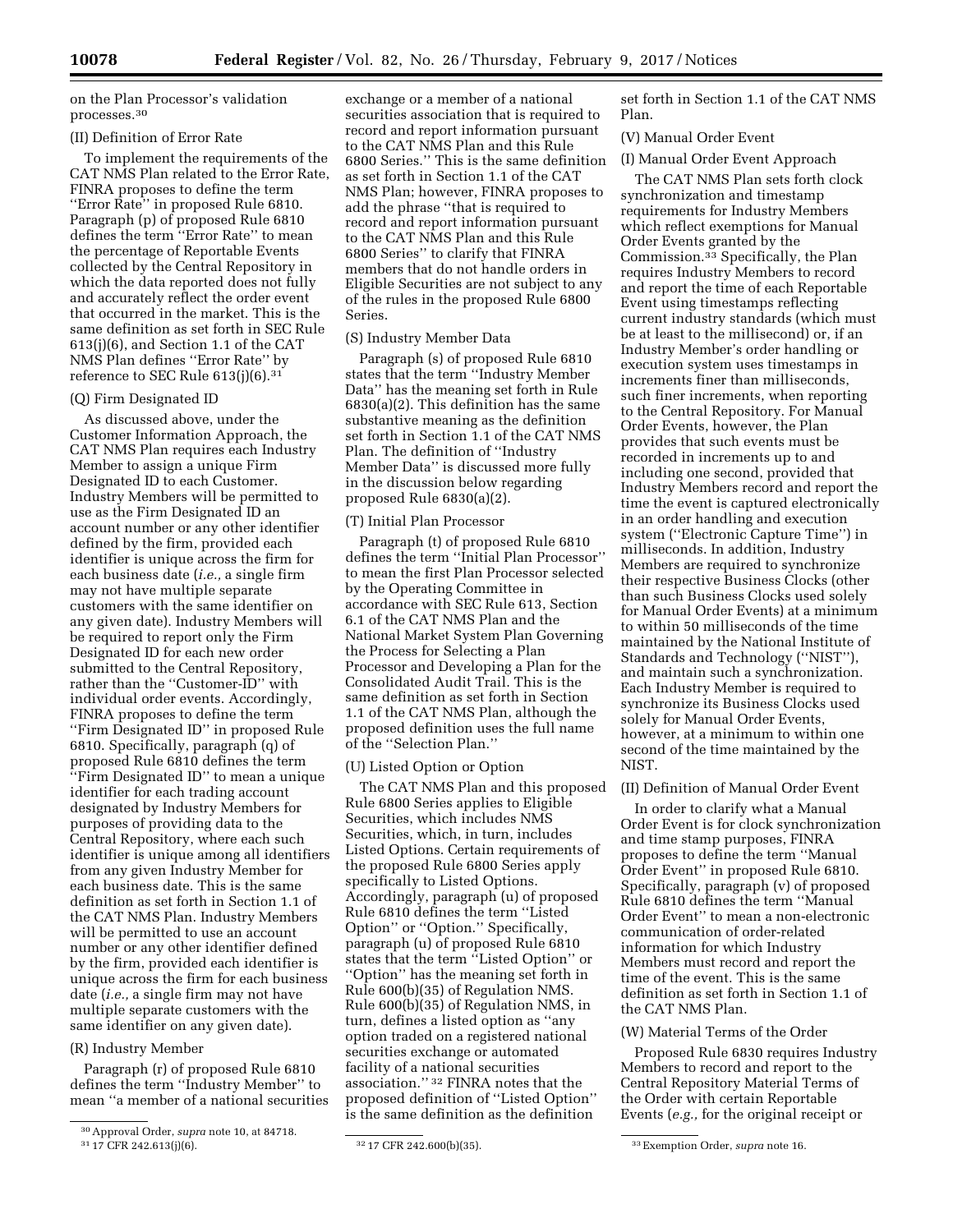origination of an order, for the routing of an order). Accordingly, FINRA proposes to define the term ''Material Terms of the Order'' in proposed Rule 6810. Specifically, paragraph (w) of proposed Rule 6810 defines the term ''Material Terms of the Order'' to include: The NMS Security or OTC Equity Security symbol; security type; price (if applicable); size (displayed and non-displayed); side (buy/sell); order type; if a sell order, whether the order is long, short, short exempt; open/close indicator (except on transactions in equities); time in force (if applicable); if the order is for a Listed Option, option type (put/call), option symbol or root symbol, underlying symbol, strike price, expiration date, and open/close (except on market maker quotations); and any special handling instructions. This is the same definition as set forth in Section 1.1 of the CAT NMS Plan.

# (X) NMS Security

NMS Securities are one of the types of Eligible Securities for the CAT. Therefore, FINRA proposes to define the term ''NMS Security'' in proposed Rule 6810. Specifically, paragraph (x) of proposed Rule 6810 defines the term ''NMS Security'' to mean any security or class of securities for which transaction reports are collected, processed, and made available pursuant to an effective transaction reporting plan, or an effective national market system plan for reporting transactions in Listed Options. This is the same definition as set forth in Section 1.1 of the CAT NMS Plan.

## (Y) NMS Stock

Under the CAT NMS Plan, the Operating Committee may establish different Trading Days for NMS Stocks (as defined in Rule 600(b)(47) of Regulation NMS 34), Listed Options, OTC Equity Securities, and any other securities that are included as Eligible Securities from time to time. Accordingly, FINRA proposes to define the term ''NMS Stock'' in paragraph (y) of proposed Rule 6810 to mean any NMS Security other than an option. This is the same definition as set forth in Rule 600(b)(47) of Regulation NMS.35

## (Z) Operating Committee

Paragraph (z) of proposed Rule 6810 defines the term ''Operating Committee'' to mean the governing body of the CAT NMS, LLC designated as such and described in Article IV of the CAT NMS Plan. This is the same definition as set forth in Section 1.1 of the CAT NMS

Plan, except FINRA proposes to use the phrase ''CAT NMS LLC'' in place of the phrase ''the Company'' for clarity.

# (AA) Options Market Maker

(I) Options Market Maker Quote Exemption

SEC Rule 613(c)(7) provides that the CAT NMS Plan must require each Industry Member to record and electronically report to the Central Repository details for each order and each reportable event, including the routing and modification or cancellation of an order.36 SEC Rule 613(j)(8) defines "order" to include "any bid or offer." 37 Therefore, under SEC Rule 613, the details for each Options Market Maker quotation must be reported to the Central Repository by both the Options Market Maker and the options exchange to which it routes its quote.

The Participants, however, requested and received exemptive relief from SEC Rule 613 so that the CAT NMS Plan may permit Options Market Maker quotes to be reported to the Central Repository by the relevant options exchange in lieu of requiring that such reporting be done by both the options exchange and the Options Market Maker, as is required by SEC Rule 613.38 In accordance with the exemptive relief, Options Market Makers will be required to report to the options exchange the time at which a quote in a Listed Option is sent to the options exchange. Such time information also will be reported to the Central Repository by the options exchange in lieu of reporting by the Options Market Maker.

# (II) Definition of Options Market Maker

To implement the requirements related to Option Market Maker quotes, FINRA proposes to define the term ''Options Market Maker'' in proposed Rule 6810. Specifically, paragraph (aa) of proposed Rule 6810 defines the term ''Options Market Makers'' to mean a broker-dealer registered with an exchange for the purpose of making markets in options contracts traded on the exchange. This is the same definition as set forth in Section 1.1 of the CAT NMS Plan.

## (BB) Order

The proposed Rule 6800 Series requires each Industry Member to record and electronically report to the Central Repository certain details for each order. Accordingly, FINRA proposes to define the term ''Order'' in

proposed Rule 6810. Specifically, paragraph (bb) of proposed Rule 6810 defines the term ''Order'', with respect to Eligible Securities, to include: (1) Any order received by an Industry Member from any person; (2) any order originated by an Industry Member; or (3) any bid or offer. This is the same definition as set forth in SEC Rule 613(j)(8), except FINRA proposes to replace the phrase ''member of a national securities exchange or national securities association'' with the term ''Industry Member.'' 39 FINRA notes that Section 1.1 of the CAT NMS Plan defines ''Order'' by reference to SEC Rule 613(j)(8).

# (CC) OTC Equity Security

OTC Equity Securities are one of the types of Eligible Securities for the CAT. Therefore, FINRA proposes to define the term ''OTC Equity Security'' in proposed Rule 6810. Specifically, paragraph (cc) of proposed Rule 6810 defines the term ''OTC Equity Security'' to mean any equity security, other than an NMS Security, subject to prompt last sale reporting rules of a registered national securities association and reported to one of such association's equity trade reporting facilities. This is the same definition as set forth in Section 1.1 of the CAT NMS Plan.

## (DD) Participant

Paragraph (dd) of proposed Rule 6810 defines the term ''Participant'' to mean each Person identified as such in Exhibit A of the CAT NMS Plan, as amended, in such Person's capacity as a Participant in CAT NMS, LLC. This is the same definition in substance as set forth in Section 1.1 of the CAT NMS Plan.

## (EE) Person

Paragraph (ee) of proposed Rule 6810 defines the term ''Person'' to mean any individual, partnership, limited liability company, corporation, joint venture, trust, business trust, cooperative or association and any heirs, executors, administrators, legal representatives, successors and assigns of such Person where the context so permits. This is the same definition as set forth in Section 1.1 of the CAT NMS Plan.

## (FF) Plan Processor

Paragraph (ff) of proposed Rule 6810 defines the term ''Plan Processor'' to mean the Initial Plan Processor or any other Person selected by the Operating Committee pursuant to SEC Rule 613 and Sections 4.3(b)(i) and 6.1 of the CAT NMS Plan, and with regard to the

<sup>34</sup> 17 CFR 242.600(b)(47).

<sup>35</sup> 17 CFR 242.600(b)(47).

<sup>36</sup> 17 CFR 242.613(c)(7).

<sup>37</sup> 17 CFR 242.613(j)(8).

<sup>38</sup>*See* Exemptive Request Letter, *supra* note 16, at 2; Exemption Order, *supra* note 16. 39*See* 17 CFR 242.613(j)(8).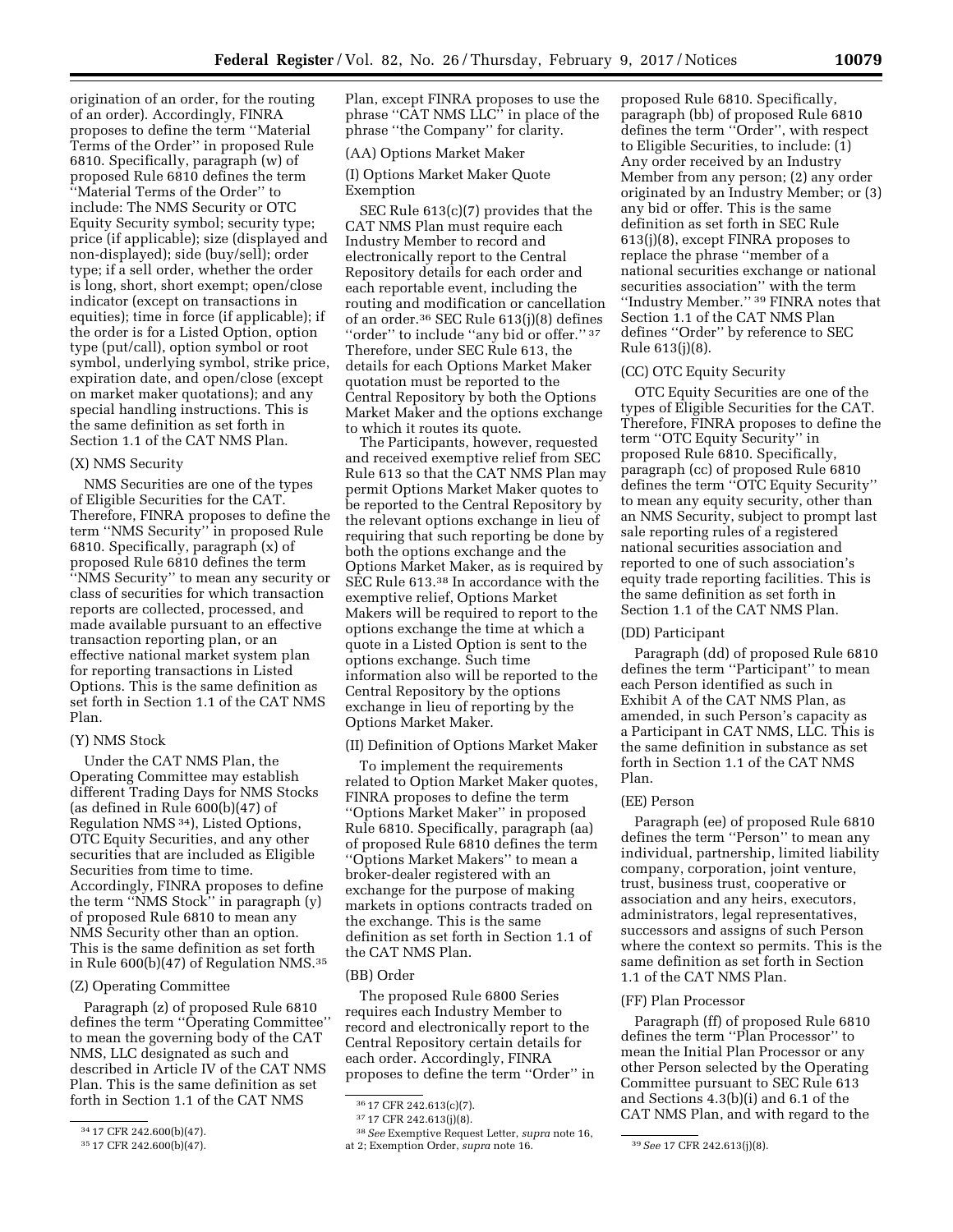Initial Plan Processor, the National Market System Plan Governing the Process for Selecting a Plan Processor and Developing a Plan for the Consolidated Audit Trail, to perform the CAT processing functions required by SEC Rule 613 and set forth in the CAT NMS Plan.

## (GG) Received Industry Member Data

Paragraph (gg) of proposed Rule 6810 states that the term ''Received Industry Member Data'' has the meaning set forth in Rule 6830(a)(2). This definition has the same substantive meaning as the definition set forth in Section 1.1 of the CAT NMS Plan. The definition of ''Received Industry Member Data'' is discussed more fully in the discussion below regarding proposed Rule 6830(a)(2).

## (HH) Recorded Industry Member Data

Paragraph (hh) of proposed Rule 6810 states that the term ''Recorded Industry Member Data'' has the meaning set forth in Rule 6830(a)(1). This definition has the same substantive meaning as the definition set forth in Section 1.1 of the CAT NMS Plan. The definition of ''Recorded Industry Member Data'' is discussed more fully in the discussion below regarding proposed Rule 6830(a)(1).

## (II) Reportable Event

The proposed Rule 6800 Series requires each Industry Member to record and electronically report to the Central Repository certain details for each Reportable Event. To clarify these requirements, FINRA proposes to define the term ''Reportable Event'' in proposed Rule 6810. Specifically, paragraph (ii) of proposed Rule 6810 states that the term ''Reportable Event'' includes, but is not limited to, the original receipt or origination, modification, cancellation, routing, execution (in whole or in part) and allocation of an order, and receipt of a routed order. This is the same definition as set forth in Section 1.1 of the CAT NMS Plan.

### (JJ) SRO

Paragraph (jj) of proposed Rule 6810 defines the term ''SRO'' to mean any self-regulatory organization within the meaning of Section 3(a)(26) of the Exchange Act.40 This is the same definition as set forth in Section 1.1 of the CAT NMS Plan.

(KK) SRO-Assigned Market Participant Identifier

## (I) Existing Identifier Approach

The Participants requested and received exemptive relief from SEC Rule 613 so that the CAT NMS Plan may permit the Existing Identifier Approach, which would allow an Industry Member to report an existing SRO-Assigned Market Participant Identifier in lieu of requiring the reporting of a universal CAT-Reporter-ID (that is, a code that uniquely and consistently identifies an Industry Member for purposes of providing data to the Central Repository).41 The CAT NMS Plan reflects the ''Existing Identifier Approach'' for purposes of identifying each Industry Member associated with an order or Reportable Event. Under the Existing Identifier Approach, Industry Members are required to record and report to the Central Repository an SRO-Assigned Market Participant Identifier for orders and certain Reportable Events to be used by the Central Repository to assign a unique CAT-Reporter-ID to identify Industry Members.

For the Central Repository to link the SRO-Assigned Market Participant Identifier to the CAT-Reporter-ID, each SRO will submit to the Central Repository, on a daily basis, all SRO-Assigned Market Participant Identifiers used by its Industry Members, as well as information to identify each such Industry Member, including CRD number and LEI, if the SRO has collected such LEI of the Industry Member. Additionally, each Industry Member is required to submit to the Central Repository the CRD number of the Industry Member as well as the LEI of the Industry Member (if the Industry Member has an LEI). The Plan Processor will use this information to assign a CAT-Reporter-ID to each Industry Member for internal use within the Central Repository.

(II) Definition of SRO-Assigned Market Participant Identifier

To implement the Existing Identifier Approach, FINRA proposes to define the term ''SRO-Assigned Market Participant Identifier'' in proposed Rule 6810. Specifically, paragraph (kk) of proposed Rule 6810 defines the term ''SRO-Assigned Market Participant Identifier'' to mean an identifier assigned to an Industry Member by an SRO or an identifier used by a Participant. This is the same definition as set forth in Section 1.1 of the CAT NMS Plan. For example, an Industry

41*See* Exemptive Request Letter, *supra* note 16, at 19; Exemption Order, *supra* note 16.

Member would be permitted to use any existing SRO-Assigned Market Participant Identifier (*e.g.,* FINRA MPID, NASDAQ MPID, NYSE Mnemonic, CBOE User Acronym and CHX Acronym) when reporting order information to the Central Repository.

### (LL) Small Industry Member

The requirements of the proposed Rule 6800 Series differ to some extent for Small Industry Members versus Industry Members other than Small Industry Members. For example, the compliance dates for reporting data to the CAT are different for Small Industry Members versus other Industry Members. Accordingly, to clarify the requirements that apply to which Industry Members, FINRA proposes to define the term ''Small Industry Member'' in proposed Rule 6810. Specifically, paragraph (ll) of proposed Rule 6810 defines the term ''Small Industry Member'' to mean an Industry Member that qualifies as a small brokerdealer as defined in SEA Rule 0–10(c).42 This is the same in substance as the definition of ''Small Industry Member'' as set forth in Section 1.1 of the CAT NMS Plan. Specifically, Section 1.1 of the CAT NMS Plan defines a ''Small Industry Member'' as ''an Industry Member that qualifies as a small brokerdealer as defined in SEC Rule 613.'' The definition of a small broker-dealer under SEC Rule 613, in turn, is a small brokerdealer as defined in SEA Rule 0–10(c).

### (MM) Trading Day

Proposed Rule 6830(b) establishes the deadlines for reporting certain data to the Central Repository using the term ''Trading Day.'' Accordingly, FINRA proposes to define the term ''Trading Day'' in proposed Rule 6810. Specifically, paragraph (mm) of proposed Rule 6810 states that the term ''Trading Day'' shall have the meaning as is determined by the Operating Committee. For the avoidance of doubt, the Operating Committee may establish different Trading Days for NMS Stocks (as defined in Rule 600(b)(47) of Regulation NMS), Listed Options, OTC Equity Securities, and any other securities that are included as Eligible Securities from time to time.

### (ii) Clock Synchronization

SEC Rule 613(d)(1) under Regulation NMS requires Industry Members to synchronize their Business Clocks to the time maintained by NIST, consistent with industry standards.43 To comply with this provision, Section 6.8 of the

<sup>40</sup>*See* 15 U.S.C. 78c(a)(26).

<sup>42</sup> 17 CFR 240.0–10(c).

<sup>43</sup> 17 CFR 242.613(d)(1).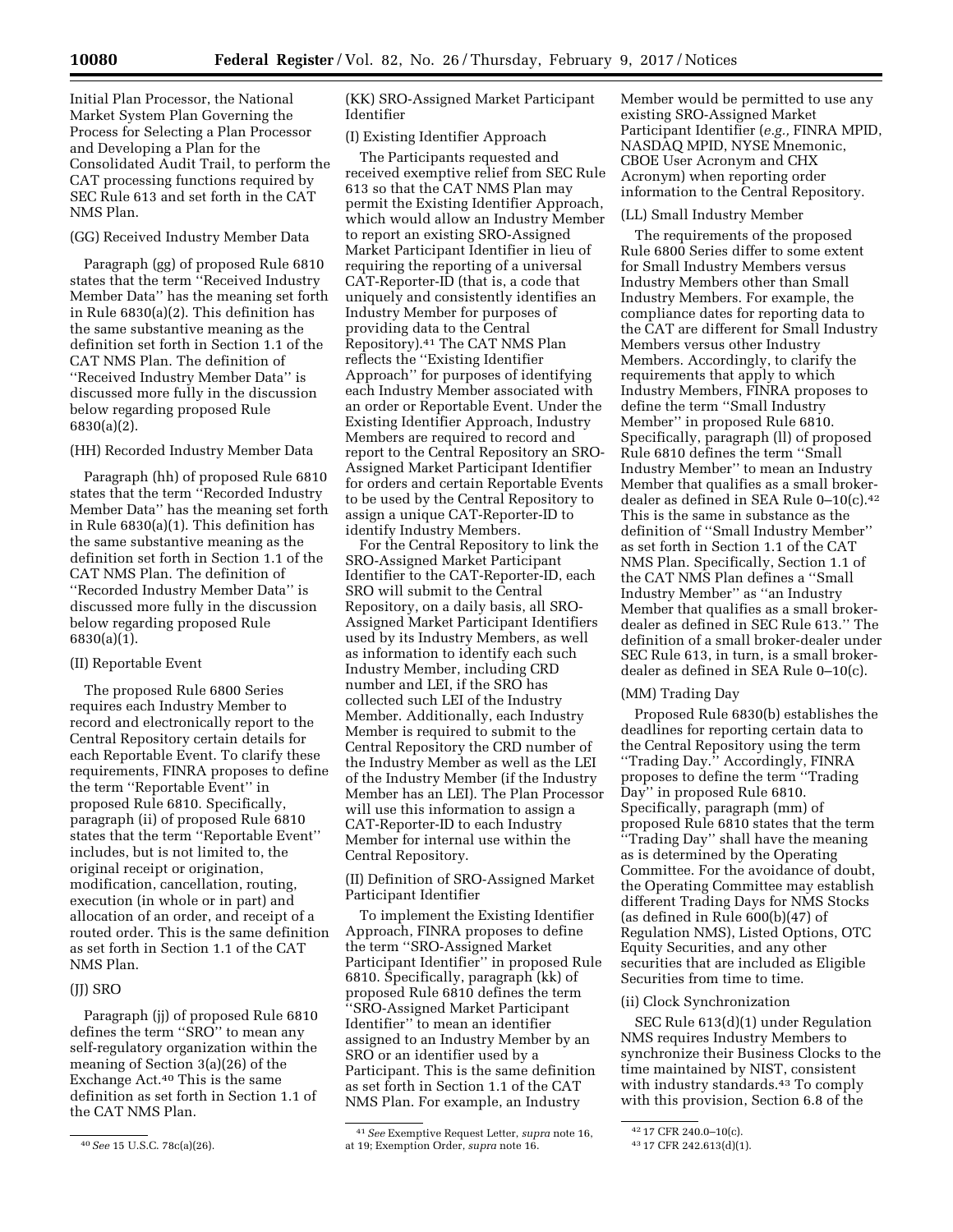Plan sets forth the clock synchronization requirements for Industry Members.44 To implement these provisions with regard to its Industry Members, FINRA proposes Rule 6820 (Clock Synchronization) to require its Industry Members to comply with the clock synchronization requirements of the Plan. FINRA notes that the clock synchronization requirements proposed here in Rule 6820 are substantially the same as clock synchronization requirements that FINRA recently adopted in Rule 4590.45 Accordingly, except as where noted throughout this discussion, FINRA does not believe proposed Rule 6820 will impose new substantive requirements on its Industry Members. While proposed Rule 6820 largely reflects FINRA's existing Rule 4590, FINRA believes it is important to include Rule 6820 in its entirety in this filing to promote consistency among the CAT Compliance Rules filed by the Participants.

Paragraph (a) of proposed Rule 6820 sets forth the manner in which Industry Members must synchronize their Business Clocks. Paragraph (a)(1) of proposed Rule 6820 requires each Industry Member to synchronize its Business Clocks, other than such Business Clocks used solely for Manual Order Events or used solely for the time of allocation on Allocation Reports, at a minimum to within a fifty (50) millisecond tolerance of the time maintained by the NIST atomic clock, and maintain such synchronization. This is the same requirement as set forth in Section 6.8(a)(ii)(A) of the CAT NMS Plan. FINRA notes that this paragraph does not place additional requirements on its Industry Members beyond what is required by Rule 4590.

Paragraph (a)(2) of proposed Rule 6820 requires each Industry Member to synchronize (1) its Business Clocks used solely for Manual Order Events and (2) its Business Clocks used solely for the time of allocation on Allocation Reports at a minimum to within a one second tolerance of the time maintained by the NIST atomic clock, and maintain such synchronization. This is the same requirement as set forth in Section 6.8(a)(iii) and (iv) of the CAT NMS Plan. FINRA notes that this paragraph does not place additional requirements on its Industry Members beyond what is required by Rule 4590. Paragraph (a)(3) of proposed Rule 6820 clarifies that the

tolerance described in paragraphs (a)(1) and (2) of the proposed Rule 6820 includes all of the following: (1) The time difference between the NIST atomic clock and the Industry Member's Business Clock; (2) the transmission delay from the source; and (3) the amount of drift of the Industry Member's Business Clock. This description of the clock synchronization tolerance is the same as set forth in paragraph (b) of Rule 4590 (Synchronization of Member Business Clocks).

Paragraph (a)(4) of proposed Rule 6820 requires Industry Members to synchronize their Business Clocks every business day before market open to ensure that timestamps for Reportable Events are accurate. In addition, to maintain clock synchronization, Business Clocks must be checked against the NIST atomic clock and resynchronized, as necessary, throughout the day. This description of the required frequency of clock synchronization is the same as set forth in paragraph (c) of Rule 4590.

Paragraph (b) of proposed Rule 6820 sets forth documentation requirements with regard to clock synchronization. Specifically, paragraph (b) requires Industry Members to document and maintain their synchronization procedures for their Business Clocks. The proposed rule requires Industry Members to keep a log of the times when they synchronize their Business Clocks and the results of the synchronization process. This log is required to include notice of any time a Business Clock drifts more than the applicable tolerance specified in paragraph (a) of the proposed rule. Such logs must include results for a period of not less than five years ending on the then current date, or for the entire period for which the Industry Member has been required to comply with this Rule if less than five years. These documentation requirements are the same as those set forth in the ''Sequencing Orders and Clock Synchronization'' section of Appendix C of the CAT NMS Plan. Moreover, these documentation requirements regarding clock synchronization are comparable to those set forth in Supplementary Material .01 of Rule 4590.

Approving SR–FINRA–2016–005). 46*See* 17 CFR 242.613(c). in paragraph (a) of proposed Rule 6820 Paragraph (c) of proposed Rule 6820 sets forth certification requirements with regard to clock synchronization. Specifically, paragraph (c) of proposed Rule 6820 requires each Industry Member to certify to FINRA that its Business Clocks satisfy the synchronization requirements set forth

periodically in accordance with the certification schedule established by the Operating Committee pursuant to the CAT NMS Plan. This requirement is the same requirement as set forth in Section  $6.8(a)(ii)(B)$ , (iii) and (iv) of the CAT NMS Plan. FINRA intends to announce to its Industry Members the certification schedule established by the Operating Committee via *Regulatory Notice.* This is a new requirement that is not currently contained in Rule 4590.

Paragraph (d) of proposed Rule 6820 establishes reporting requirements with regard to clock synchronization. Paragraph (d) of proposed Rule 6820 requires Industry Members to report to the Plan Processor and FINRA violations of paragraph (a) of this Rule pursuant to the thresholds set by the Operating Committee pursuant to the CAT NMS Plan. This requirement is the same requirement as set forth in Section  $6.8(a)(ii)(C)$ , (iii) and (iv) of the CAT NMS Plan. FINRA intends to announce to its Industry Members the relevant thresholds established by the Operating Committee via *Regulatory Notice.* This is a new requirement that is not currently contained in Rule 4590.

#### (iii) Industry Member Data Reporting

SEC Rule 613(c) requires the CAT NMS Plan to set forth certain provisions requiring Industry Members to record and report data to the CAT.46 To comply with this provision, Section 6.4 of the CAT NMS Plan sets forth the data reporting requirements for Industry Members. To implement these provisions with regard to its Industry Members, FINRA proposes Rule 6830 (Industry Member Data Reporting) to require its Industry Members to comply with the Industry Member Data reporting requirements of the Plan. Proposed Rule 6830 has five sections covering: (1) Recording and reporting Industry Member Data, (2) timing of the recording and reporting, (3) the applicable securities covered by the recording and reporting requirements, (4) the security symbology to be used in the recording and reporting, and (5) error correction requirements, each of which is described below.

(A) Recording and Reporting Industry Member Data

Paragraph (a) of proposed Rule 6830 describes the recording and reporting of Industry Member Data to the Central Repository. Paragraph (a) consists of paragraphs  $(a)(1)$ – $(a)(3)$ , which cover Recorded Industry Member Data, Received Industry Member Data and Options Market Maker data,

<sup>44</sup> In addition, Section 6.7(a)(ii) of the Plan sets forth the timeline for CAT Reporters to comply with<br>the clock synchronization requirements.

<sup>&</sup>lt;sup>45</sup> See Securities Exchange Act Release No. 77565 (April 8, 2016), 81 FR 22136 (April 14, 2016) (Order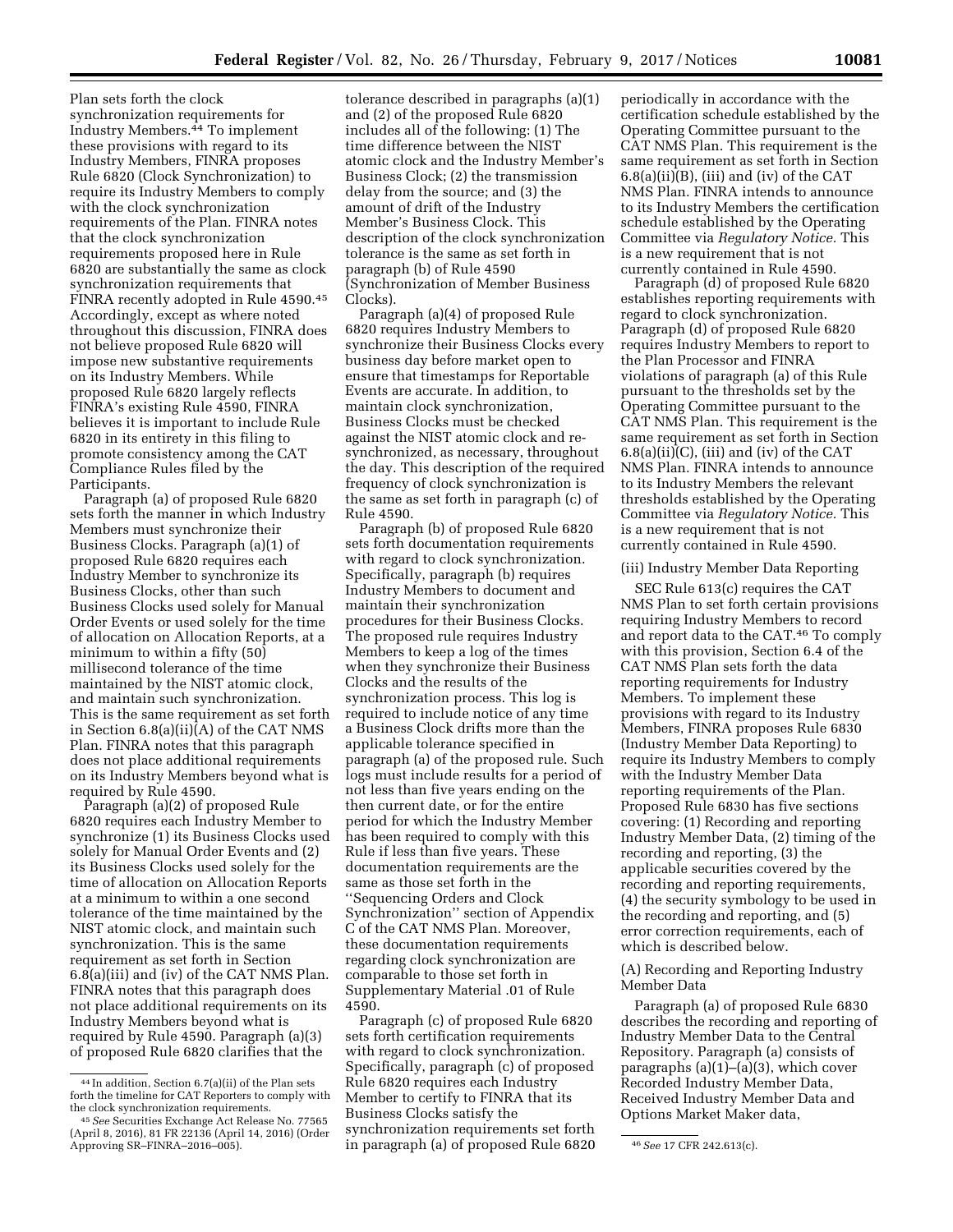respectively. Paragraphs (a)(1)–(a)(3) of proposed Rule 6830 set forth the recording and reporting requirements required in Section 6.4(d)(i)–(iii) of the CAT NMS Plan, respectively.

Paragraph (a)(1) requires, subject to paragraph (a)(3) regarding Options Market Makers, each Industry Member to record and electronically report to the Central Repository the following details for each order and each Reportable Event, as applicable (''Recorded Industry Member Data'') in the manner prescribed by the Operating Committee pursuant to the CAT NMS Plan:

• For original receipt or origination of an order: (1) Firm Designated ID(s) for each Customer; (2) CAT-Order-ID; (3) SRO-Assigned Market Participant Identifier of the Industry Member receiving or originating the order; (4) date of order receipt or origination; (5) time of order receipt or origination (using timestamps pursuant to proposed Rule 6860); and (6) Material Terms of the Order;

• for the routing of an order: (1) CAT-Order-ID; (2) date on which the order is routed; (3) time at which the order is routed (using timestamps pursuant to proposed Rule 6860); (4) SRO-Assigned Market Participant Identifier of the Industry Member routing the order; (5) SRO-Assigned Market Participant Identifier of the Industry Member or Participant to which the order is being routed; (6) if routed internally at the Industry Member, the identity and nature of the department or desk to which the order is routed; and (7) Material Terms of the Order;

• for the receipt of an order that has been routed, the following information: (1) CAT-Order-ID; (2) date on which the order is received; (3) time at which the order is received (using timestamps pursuant to proposed Rule 6860); (4) SRO-Assigned Market Participant Identifier of the Industry Member receiving the order; (5) SRO-Assigned Market Participant Identifier of the Industry Member or Participant routing the order; and (6) Material Terms of the Order;

• if the order is modified or cancelled: (1) CAT-Order-ID; (2) date the modification or cancellation is received or originated; (3) time at which the modification or cancellation is received or originated (using timestamps pursuant to proposed Rule 6860); (4) price and remaining size of the order, if modified; (5) other changes in the Material Terms of the Order, if modified; and (6) whether the modification or cancellation instruction was given by the Customer or was initiated by the Industry Member;

• if the order is executed, in whole or in part: (1) CAT-Order-ID; (2) date of execution; (3) time of execution (using timestamps pursuant to proposed Rule 6860); (4) execution capacity (principal, agency or riskless principal); (5) execution price and size; (6) SRO-Assigned Market Participant Identifier of the Industry Member executing the order; (7) whether the execution was reported pursuant to an effective transaction reporting plan or the Plan for Reporting of Consolidated Options Last Sale Reports and Quotation Information; and

• other information or additional events as may be prescribed pursuant to the CAT NMS Plan.

Paragraph (a)(2) of proposed Rule 6830 requires, subject to paragraph (a)(3) regarding Options Market Makers, each Industry Member to record and report to the Central Repository the following, as applicable (''Received Industry Member Data'' and collectively with the information referred to in Rule 6830(a)(1) ''Industry Member Data'') in the manner prescribed by the Operating Committee pursuant to the CAT NMS Plan:

• If the order is executed, in whole or in part: (1) An Allocation Report; (2) SRO-Assigned Market Participant Identifier of the clearing broker or prime broker, if applicable; and (3) CAT-Order-ID of any contra-side order(s);

• if the trade is cancelled, a cancelled trade indicator; and

• for original receipt or origination of an order, the Firm Designated ID for the relevant Customer, and in accordance with proposed Rule 6840, Customer Account Information and Customer Identifying Information for the relevant Customer.

Paragraph (a)(3) of proposed Rule 6830 states that each Industry Member that is an Options Market Maker is not required to report to the Central Repository the Industry Member Data regarding the routing, modification or cancellation of its quotes in Listed Options. Each Industry Member that is an Options Market Maker, however, is required to report to the Exchange the time at which its quote in a Listed Option is sent to the Exchange (and, if applicable, any subsequent quote modification time and/or cancellation time when such modification or cancellation is originated by the Options Market Maker). This paragraph implements the Options Market Maker Quote Exemption, as discussed above.

### (B) Timing of Recording and Reporting

Paragraph (b) of proposed Rule 6830 describes the requirements related to the timing of recording and reporting of

Industry Member Data. Paragraphs  $(b)(1)$ – $(b)(3)$  of proposed Rule 6830 set forth the requirements related to the timing of the recording and reporting requirements required in Section 6.4(b)(i)–(ii) of the CAT NMS Plan.

Paragraph (b)(1) of proposed Rule 6830 requires each Industry Member to record Recorded Industry Member Data contemporaneously with the applicable Reportable Event. Paragraph (b)(2) of proposed Rule 6830 requires each Industry Member to report: (1) Recorded Industry Member Data to the Central Repository by 8:00 a.m. Eastern Time on the Trading Day following the day the Industry Member records such Recorded Industry Member Data; and (2) Received Industry Member Data to the Central Repository by 8:00 a.m. Eastern Time on the Trading Day following the day the Industry Member receives such Received Industry Member Data. Paragraph (b)(3) states that Industry Members may, but are not required to, voluntarily report Industry Member Data prior to the applicable 8:00 a.m. Eastern Time deadline.

### (C) Applicable Securities

Paragraph (c) of proposed Rule 6830 describes the securities to which the recording and reporting requirements of proposed Rule 6830 apply. Paragraphs  $(c)(1)$  and  $(c)(2)$  of proposed Rule 6830 set forth the description of applicable securities as set forth in Section 6.4(c)(i) and (ii) of the CAT NMS Plan, respectively. Paragraph (c)(1) of proposed Rule 6830 requires each Industry Member to record and report to the Central Repository the Industry Member Data as set forth in paragraph (a) of proposed Rule 6830 for each NMS Security registered or listed for trading on such exchange or admitted to unlisted trading privileges on such exchange. Paragraph (c)(2) of proposed Rule 6830 requires each Industry Member to record and report to the Central Repository the Industry Member Data as set forth in paragraph (a) of this proposed Rule 6830 for each Eligible Security for which transaction reports are required to be submitted to FINRA.

#### (D) Security Symbology

Paragraph (d) of proposed Rule 6830 describes the security symbology that Industry Members are required to use when reporting Industry Member Data to the Central Repository. Paragraph (d)(1) of proposed Rule 6830 requires, for each exchange-listed Eligible Security, each Industry Member to report Industry Member Data to the Central Repository using the symbology format of the exchange listing the security. This requirement implements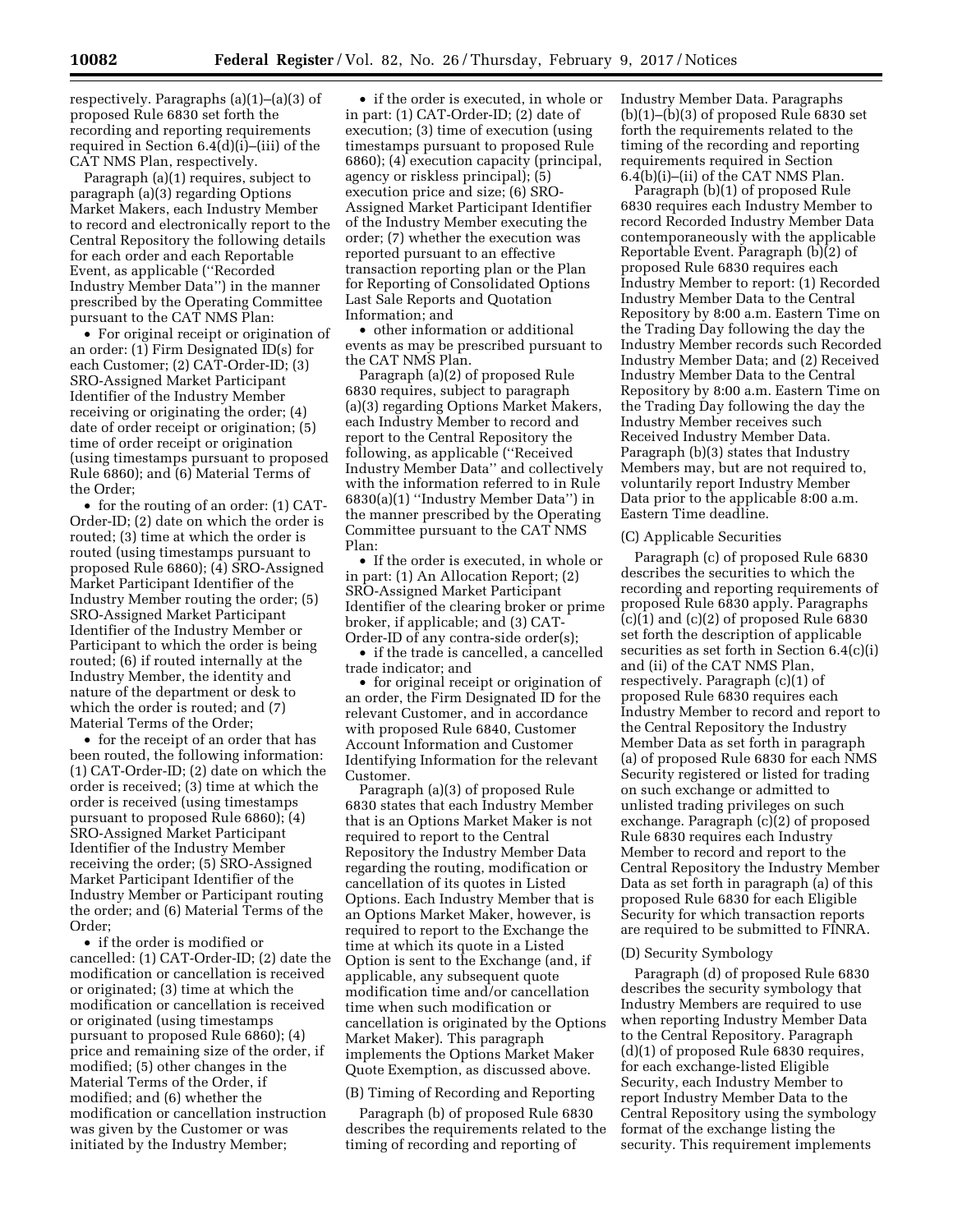the requirement set forth in Section 2 of Appendix D of the CAT NMS Plan to use the listing exchange symbology when reporting data to the Central Repository for exchange-listed Eligible Securities.

For each Eligible Security that is not exchange-listed, however, there is no listing exchange to provide the symbology format. Moreover, to date, the requisite symbology format has not been determined. Therefore, paragraph (d)(2) of proposed Rule 6830 requires, for each Eligible Security that is not exchange-listed, each Industry Member to report Industry Member Data to the Central Repository using such symbology format as approved by the Operating Committee pursuant to the CAT NMS Plan. FINRA intends to announce to its Industry Members the relevant symbology formats established by the Operating Committee via *Regulatory Notice.* 

## (E) Error Correction

To ensure that the CAT contains accurate data, the CAT NMS Plan requires Industry Members to correct erroneous data submitted to the Central Repository. Therefore, FINRA proposes to adopt paragraph (e) of proposed Rule 6830, which addresses the correction of erroneous data reported to the Central Repository. Paragraph (e) of proposed Rule 6830 requires, for each Industry Member for which errors in Industry Member Data submitted to the Central Repository have been identified by the Plan Processor or otherwise, that such Industry Member submit corrected Industry Member Data to the Central Repository by 8:00 a.m. Eastern Time on T+3. This requirement implements the error correction requirement set forth in Section 6 of Appendix D of the CAT NMS Plan.

## (iv) Customer Information Reporting

Section 6.4(d)(iv) of the CAT NMS Plan requires Industry Members to submit to the Central Repository certain information related to their Customers in accordance with the Customer Information Approach discussed above. FINRA proposes Rule 6840 (Customer Information Reporting) to implement this provision of the CAT NMS Plan with regard to its Industry Members. Specifically, paragraph (a) of proposed Rule 6840 requires each Industry Member to submit to the Central Repository the Firm Designated ID, Customer Account Information and Customer Identifying Information for each of its Customers with an Active Account prior to such Industry Member's commencement of reporting to the Central Repository and in

accordance with the deadlines set forth in Rule 6880. Paragraph (b) of proposed Rule 6840 requires each Industry Member to submit to the Central Repository any updates, additions or other changes to the Firm Designated ID, Customer Account Information and Customer Identifying Information for each of its Customers with an Active Account on a daily basis. Paragraph (c) of proposed Rule 6840 requires each Industry Member, on a periodic basis as designated by the Plan Processor and approved by the Operating Committee, to submit to the Central Repository a complete set of Firm Designated IDs, Customer Account Information and Customer Identifying Information for each of its Customers with an Active Account. This periodic refresh is intended to ensure that the Central Repository has the most current information identifying a Customer. FINRA intends to announce to its Industry Members when such a periodic refresh is required by the Plan Processor and the Operating Committee via *Regulatory Notice.* 

Finally, paragraph (d) of proposed Rule 6840 addresses the correction of erroneous Customer data reported to the Central Repository to ensure an accurate audit trail. Paragraph (d) requires, for each Industry Member for which errors in Firm Designated ID, Customer Account Information and Customer Identifying Information for each of its Customers with an Active Account submitted to the Central Repository have been identified by the Plan Processor or otherwise, such Member to submit corrected data to the Central Repository by 5:00 p.m. Eastern Time on T+3. This requirement implements the error correction requirement set forth in Appendix C of the CAT NMS Plan.

### (v) Industry Member Information Reporting

Section 6.4(d)(vi) of the CAT NMS Plan requires Industry Members to submit to the Central Repository information sufficient to identify such Industry Member, including CRD number and LEI, if such LEI has been obtained, in accordance with the Existing Identifier Approach discussed above. FINRA proposes Rule 6850 (Industry Member Information Reporting) to implement this provision of the CAT NMS Plan with regard to its Industry Members. Specifically, proposed Rule 6850 requires each Industry Member to submit to the Central Repository information sufficient to identify such Industry Member, including CRD number and LEI, if such LEI has been obtained, prior to such Industry Member's

commencement of reporting to the Central Repository and in accordance with the deadlines set forth in Rule 6880, and keep such information up to date as necessary.

### (vi) Time Stamps

SEC Rule 613(d)(3) sets forth requirements for time stamps used by CAT Reporters in recording and reporting data to the CAT.47 To comply with this provision, Section 6.8(b) of the Plan sets forth time stamp requirements for Industry Members. To implement this provision with regard to its Industry Members, FINRA proposes new Rule 6860 (Time Stamps) to require its Industry Members to comply with the time stamp requirements of the Plan.

Paragraph (a) of proposed Rule 6860 sets forth the time stamp increments to be used by Industry Members in their CAT reporting. Paragraph (a)(1) of proposed Rule 6860 requires each Industry Member to record and report Industry Member Data to the Central Repository with time stamps in milliseconds, subject to paragraphs (a)(2) and (b) of proposed Rule 6860. To the extent that any Industry Member's order handling or execution systems utilize time stamps in increments finer than milliseconds, paragraph (a)(2) of proposed Rule 6860 requires such Industry Member to record and report Industry Member Data to the Central Repository with time stamps in such finer increment, subject to paragraph (b) of proposed Rule 6860 regarding Manual Order Events and Allocation Reports.

Paragraph (b) of proposed Rule 6860 sets forth the permissible time stamp increments for Manual Order Events and Allocation Reports. Specifically, paragraph (b)(1) of proposed Rule 6860 permits each Industry Member to record and report Manual Order Events to the Central Repository in increments up to and including one second, provided that each Industry Member is required to record and report the Electronic Capture Time in milliseconds. In addition, paragraph (b)(2) of proposed Rule 6860 permits each Industry Member to record and report the time of Allocation Reports in increments up to and including one second.

(vii) Time Stamp and Clock Synchronization Rule Violations

Proposed Rule 6865 (Clock Synchronization Rule Violations) describes potential violations of the time stamp and clock synchronization time period requirements set forth in the proposed Rule 6800 Series. Proposed

<sup>47</sup> 17 CFR 242.613(d)(3).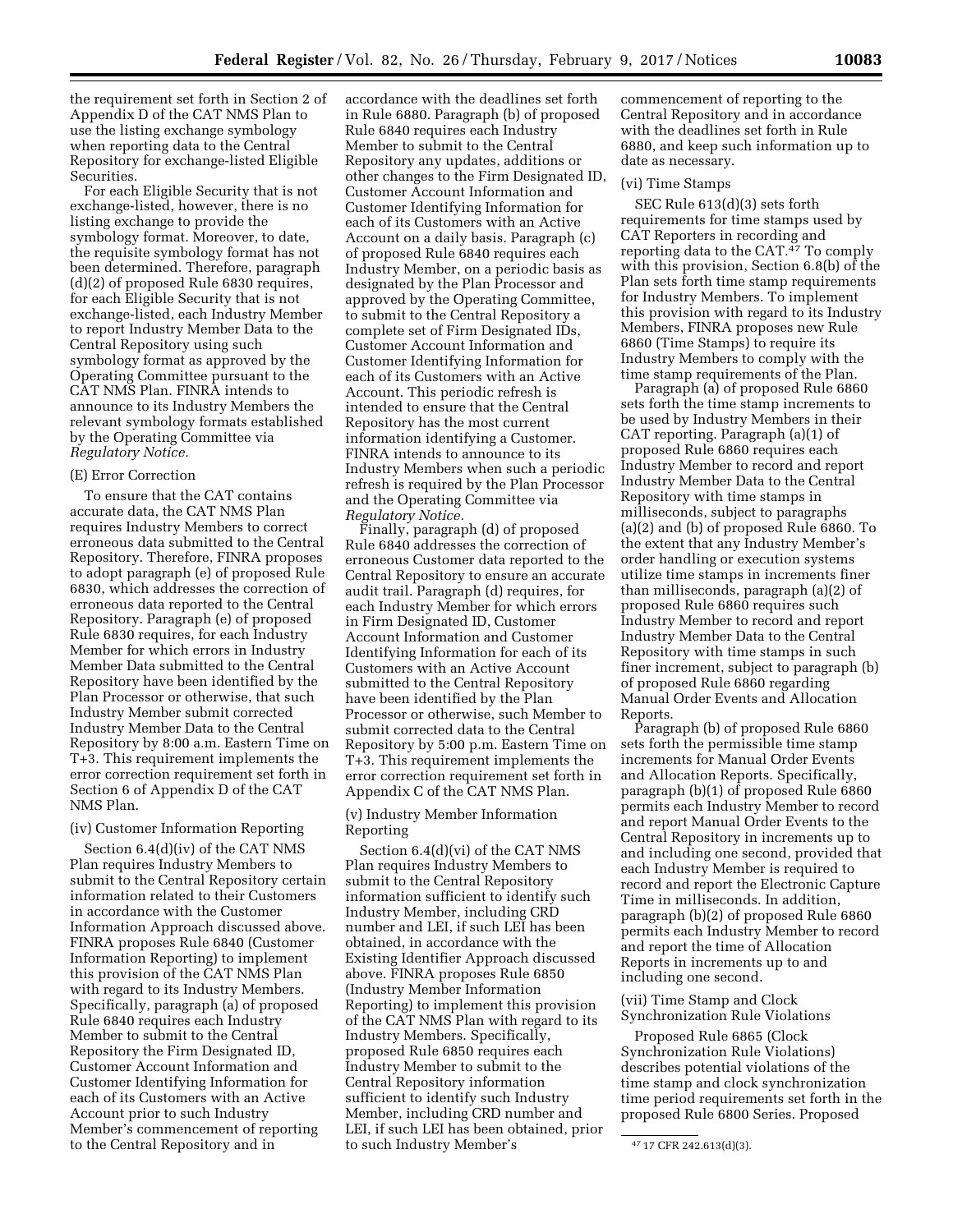Rule 6865 states that an Industry Member that engages in a pattern or practice of reporting Reportable Events with time stamps generated by Business Clocks that are not synchronized according the requirements set forth in this Rule Series without reasonable justification or exceptional circumstances may be considered in violation of this Rule. This provision implements the requirements of Section 6.8 of the CAT NMS Plan which requires the Compliance Rule to provide that a pattern or practice of reporting events outside of the required clock synchronization time period without reasonable justification or exceptional circumstances may be considered a violation of SEC Rule 613 or the CAT NMS Plan.

### (viii) Connectivity and Data Transmission

Proposed Rule 6870 (Connectivity and Data Transmission) addresses connectivity and data transmission requirements related to the CAT. Paragraph (a) of proposed Rule 6870 describes the format(s) for reporting Industry Member Data to the Central Repository, thereby implementing the formatting requirements as set forth in Section 6.4(a) of the CAT NMS Plan. Specifically, paragraph (a) of proposed Rule 6870 requires each Industry Member to transmit data as required under the CAT NMS Plan to the Central Repository utilizing such format(s) as may be provided by the Plan Processor and approved by the Operating Committee.

Paragraph (b) of proposed Rule 6870 addresses connectivity requirements related to the CAT. Paragraph (b) of proposed Rule 6870 requires each Industry Member to connect to the Central Repository using a secure method(s), including, but not limited to, private line(s) and virtual private network connection(s). This provision implements the connectivity requirements set forth in Section 4 of Appendix D to the CAT NMS Plan.

Paragraph (c) permits Industry Members to use CAT Reporting Agents to fulfill their data reporting obligations related to the CAT. Paragraph (c) is based on Rule 7450(c), which permits OATS Reporting Members to enter into agreements with Reporting Agents to fulfill the OATS obligations of the OATS Reporting Member. Specifically, paragraph (c)(1) of proposed Rule 6870 states that any Industry Member may enter into an agreement with a CAT Reporting Agent pursuant to which the CAT Reporting Agent agrees to fulfill the obligations of such Industry Member under the proposed Rule 6800 Series.

Any such agreement must be evidenced in writing, which specifies the respective functions and responsibilities of each party to the agreement that are required to effect full compliance with the requirements of the proposed Rule 6800 Series. FINRA notes that, currently, no standardized form agreement for CAT Reporting Agent arrangements has been adopted. Paragraph (c)(2) of proposed Rule 6870 requires that all written documents evidencing an agreement with a CAT Reporting Agent be maintained by each party to the agreement. Paragraph (c)(3) states that each Industry Member remains primarily responsible for compliance with the requirements of the proposed Rule 6800 Series, notwithstanding the existence of an agreement described in paragraph (c) of proposed Rule 6870.

#### (ix) Development and Testing

FINRA proposes Rule 6880 (Development and Testing) to address requirements for Industry Members related to CAT development and testing. Paragraph (a) of proposed Rule 6880 sets forth the testing requirements and deadlines for Industry Members to develop and commence reporting to the Central Repository. These requirements are set forth in Appendix C to the CAT NMS Plan.

Paragraph (a)(1) sets forth the deadlines related to connectivity and acceptance testing. Industry Members (other than Small Industry Members) are required to begin connectivity and acceptance testing with the Central Repository no later than August 15, 2018, and Small Industry Members are required to begin connectivity and acceptance testing with the Central Repository no later than August 15, 2019.

Paragraph (a)(2) sets forth the deadlines related to reporting Customer and Industry Member information. Paragraph (a)(2)(i) requires Industry Members (other than Small Industry Members) to begin reporting Customer and Industry Member information, as required by Rules 6840(a) and 6850, respectively, to the Central Repository for processing no later than October 15, 2018. Paragraph (a)(2)(ii) requires Small Industry Members to begin reporting Customer and Industry Member information, as required by Rules 6840(a) and 6850, respectively, to the Central Repository for processing no later than October 15, 2019.

Paragraph (a)(3) sets forth the deadlines related to the submission of order data. Under paragraph (a)(3)(i), Industry Members (other than Small Industry Members) are permitted, but

not required, to submit order data for testing purposes beginning no later than May 15, 2018. In addition, Industry Members (other than Small Industry Members) are required to participate in the coordinated and structured testing of order submission, which will begin no later than August 15, 2018. Under paragraph (a)(3)(ii), Small Industry Members are permitted, but not required, to submit order data for testing purposes beginning no later than May 15, 2019. In addition, Small Industry Members are required to participate in the coordinated and structured testing of order submission, which will begin no later than August 15, 2019.

Paragraph (a)(4) states that Industry Members are permitted, but not required to, submit Quote Sent Times on Options Market Maker quotes, beginning no later than October 15, 2018.

Paragraph (b) of proposed Rule 6880 implements the requirement under the CAT NMS Plan that Industry Members participate in required industry testing with the Central Repository.48 Specifically, proposed Rule 6880 requires that each Industry Member participate in testing related to the Central Repository, including any industry-wide disaster recovery testing, pursuant to the schedule established pursuant to the CAT NMS Plan. FINRA intends to announce to its Industry Members the schedule established pursuant to the CAT NMS Plan via *Regulatory Notice.* 

#### (x) Recordkeeping

Proposed Rule 6890 (Recordkeeping) sets forth the recordkeeping obligations related to the CAT for Industry Members. Proposed Rule 6890 requires each Industry Member to maintain and preserve records of the information required to be recorded under the proposed Rule 6800 Series for the period of time and accessibility specified in SEA Rule 17a-4(b).<sup>49</sup> The records required to be maintained and preserved under the proposed Rule 6800 Series may be immediately produced or reproduced on ''micrographic media'' as defined in SEA Rule 17a–4(f)(1)(i) 50 or by means of ''electronic storage media'' as defined in SEA Rule 17a–4(f)(1)(ii) 51 that meet the conditions set forth in SEA Rule 17a–4(f) 52 and be maintained and preserved for the required time in that form. Proposed Rule 6890 is based on Rule 7440(a)(5), which sets forth the

52 17 CFR 240.17a–4(f).

<sup>48</sup>Adopting Release at 84725.

<sup>49</sup> 17 CFR 240.17a–4(b).

<sup>50</sup> 17 CFR 240.17a–4(f)(1)(i).

<sup>51</sup> 17 CFR 240.17a–4(f)(1)(ii).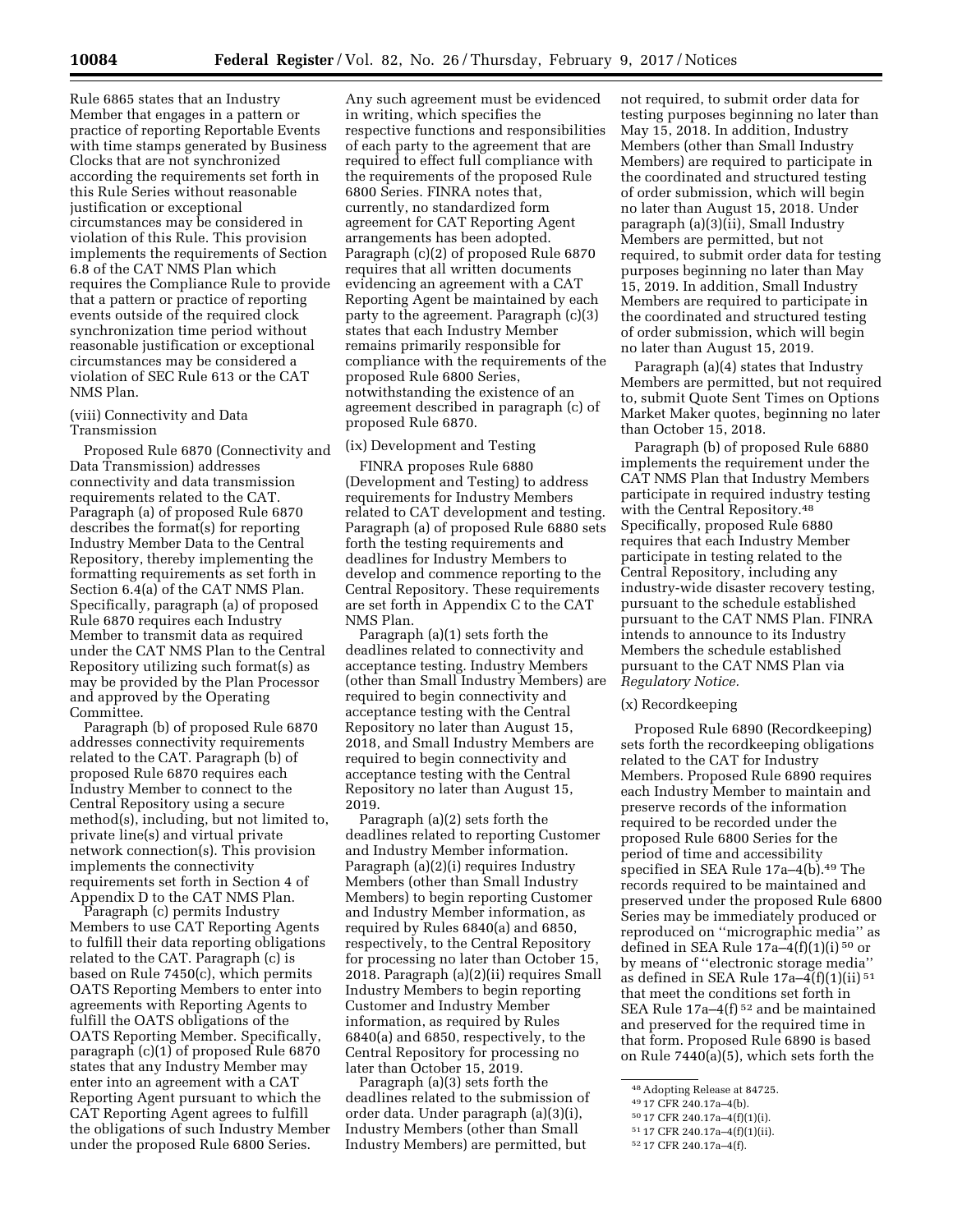recordkeeping requirements related to OATS.

(xi) Timely, Accurate and Complete Data

SEC Rule 613 and the CAT NMS Plan emphasize the importance of the timeliness, accuracy, completeness and integrity of the data submitted to the CAT.53 Accordingly, proposed Rule 6893 (Timely, Accurate and Complete Data) implements this requirement with regard to Industry Members. Paragraph (a) of proposed Rule 6893 requires that Industry Members record and report data to the Central Repository as required by the proposed Rule 6800 Series in a manner that ensures the timeliness, accuracy, integrity and completeness of such data.

In addition, without limiting the general requirement as set forth in paragraph (a), paragraph (b) of proposed Rule 6893 requires Industry Members to accurately provide the LEIs in their records as required by the proposed Rule 6800 Series and states that Industry Members may not knowingly submit inaccurate LEIs to the Central Repository. Paragraph (b) notes, however, that this requirement does not impose any additional due diligence obligations on Industry Members with regard to LEIs for CAT purposes. Accordingly, this provision does not impose any due diligence obligations beyond those that may exist today with respect to information associated with an LEI. Although Industry Members will not be required to perform additional due diligence with regard to the LEIs for CAT purposes, Industry Members will be required to accurately provide the LEIs in their records and may not knowingly submit inaccurate LEIs to the CAT. Paragraph (b) is consistent with the SEC's statements in the Approval Order for the CAT NMS Plan regarding an Industry Member's obligations regarding LEIs.54

Paragraph (c) states that, if an Industry Member reports data to the Central Repository with errors such that its error percentage exceeds the maximum Error Rate established by the Operating Committee pursuant to the CAT NMS Plan, then such Industry Member would not be in compliance with the Rule 6800 Series. As discussed above, the initial maximum Error Rate is 5%, although the Error Rate is expected to be reduced over time. FINRA intends to announce to its Industry Members changes to the Error Rate established

pursuant to the CAT NMS Plan via *Regulatory Notice.* 

Furthermore, paragraph (d) of proposed Rule 6893 addresses Compliance Thresholds related to reporting data to the CAT. Proposed Rule 6893 states that each Industry Member is required to meet a separate compliance threshold which will be an Industry Member-specific rate that may be used as the basis for further review or investigation into the Industry Member's performance with regard to the CAT (the ''Compliance Thresholds''). Compliance Thresholds will compare an Industry Member's error rate to the aggregate Error Rate over a period of time to be defined by the Operating Committee. Compliance Thresholds will be set by the Operating Committee, and will be calculated at intervals to be set by the Operating Committee.55 Compliance Thresholds will include compliance with the data reporting and clock synchronization requirements. Proposed Rule 6893 states that an Industry Member's performance with respect to its Compliance Threshold will not signify, as a matter of law, that such Industry Member has violated this proposed rule series.

#### (xii) Compliance Dates

Proposed Rule 6895 (Compliance Dates) sets forth the compliance dates for the various provisions of the proposed Rule 6800 Series. Paragraph (a) of proposed Rule 6895 states that, except as set forth in paragraphs (b) and (c) of this Rule or otherwise set forth in this Rule Series, the compliance date for the proposed Rule 6800 Series will be the date of Commission approval of the proposed rule change.

Paragraph (b) of proposed Rule 6895 establishes the compliance dates for the clock synchronization requirements as set forth in proposed Rule 6820. Paragraph (b)(1) states that each Industry Member shall comply with Rule 6820 with regard to Business Clocks that capture time in milliseconds commencing on or before March 15, 2017. Paragraph (b)(2) states that each Industry Member shall comply with Rule 6820 with regard to Business Clocks that do not capture time in milliseconds commencing on or before February 19, 2018. The compliance date set forth in paragraph (b)(1) reflects the exemptive relief requested by the Participants with regard to the clock synchronization requirements related to Business Clocks that do not capture time in milliseconds.<sup>56</sup>

filed by the Participants, the proposed clock

Paragraph (c) of proposed Rule 6895 establishes the compliance dates for the data recording and reporting requirements for Industry Members. Paragraph (c)(1) requires each Industry Member (other than Small Industry Members) to record and report the Industry Member Data to the Central Repository by November 15, 2018. Paragraph (c)(2) requires that each Industry Member that is a Small Industry Member to record and report the Industry Member Data to the Central Repository by November 15, 2019. Such compliance dates are consistent with the compliance dates set forth in SEC Rule  $613(a)(3)(v)$  and  $(vi),$ <sup>57</sup> and Section 6.7(a)(v) and (vi) of the CAT NMS Plan.

If the Commission approves the proposed rule change, the effective date of the proposed rule change will be the date of approval.

#### 2. Statutory Basis

FINRA believes that the proposed rule change is consistent with the provisions of Section  $15A(b)(6)$  of the Act,<sup>58</sup> which requires, among other things, that FINRA rules must be designed to prevent fraudulent and manipulative acts and practices, to promote just and equitable principles of trade, and, in general, to protect investors and the public interest, and Section 15A(b)(9) of the Act,59 which requires that FINRA rules not impose any burden on competition that is not necessary or appropriate.

FINRA believes that this proposed rule change is consistent with the Act because it implements, interprets or clarifies the provisions of the Plan, and is designed to assist FINRA and its Industry Members in meeting regulatory obligations pursuant to the Plan. In approving the Plan, the SEC noted that the Plan ''is necessary and appropriate in the public interest, for the protection of investors and the maintenance of fair and orderly markets, to remove impediments to, and perfect the mechanism of a national market system, or is otherwise in furtherance of the purposes of the Act.'' 60 To the extent that this proposal implements, interprets or clarifies the Plan and applies specific requirements to

- 57 17 CFR 242.613(a)(3)(v), (vi).
- 58 15 U.S.C. 78*o*–3(b)(6).

<sup>53</sup>*See* 17 CFR 242.613(e)(4)(i)(D)(ii); and Section 6.5(d) of the CAT NMS Plan.

<sup>54</sup>Approval Order, *supra* note 10, at 84745.

<sup>55</sup>Appendix C of the CAT NMS Plan. 56As discussed in the exemptive request letter

synchronization compliance dates in Rule 6895(b) reflect the same compliance dates for the clock synchronization requirements recently adopted by FINRA in Rule 4590. In the discussion above FINRA notes the similarities, which are substantial, and the differences between the clock synchronization requirements proposed in this filing and the existing clock synchronization requirements in Rule 4590.

<sup>59</sup> 15 U.S.C. 78*o*–3(b)(9).

<sup>60</sup>Approval Order, *supra* note 9, at 84697.